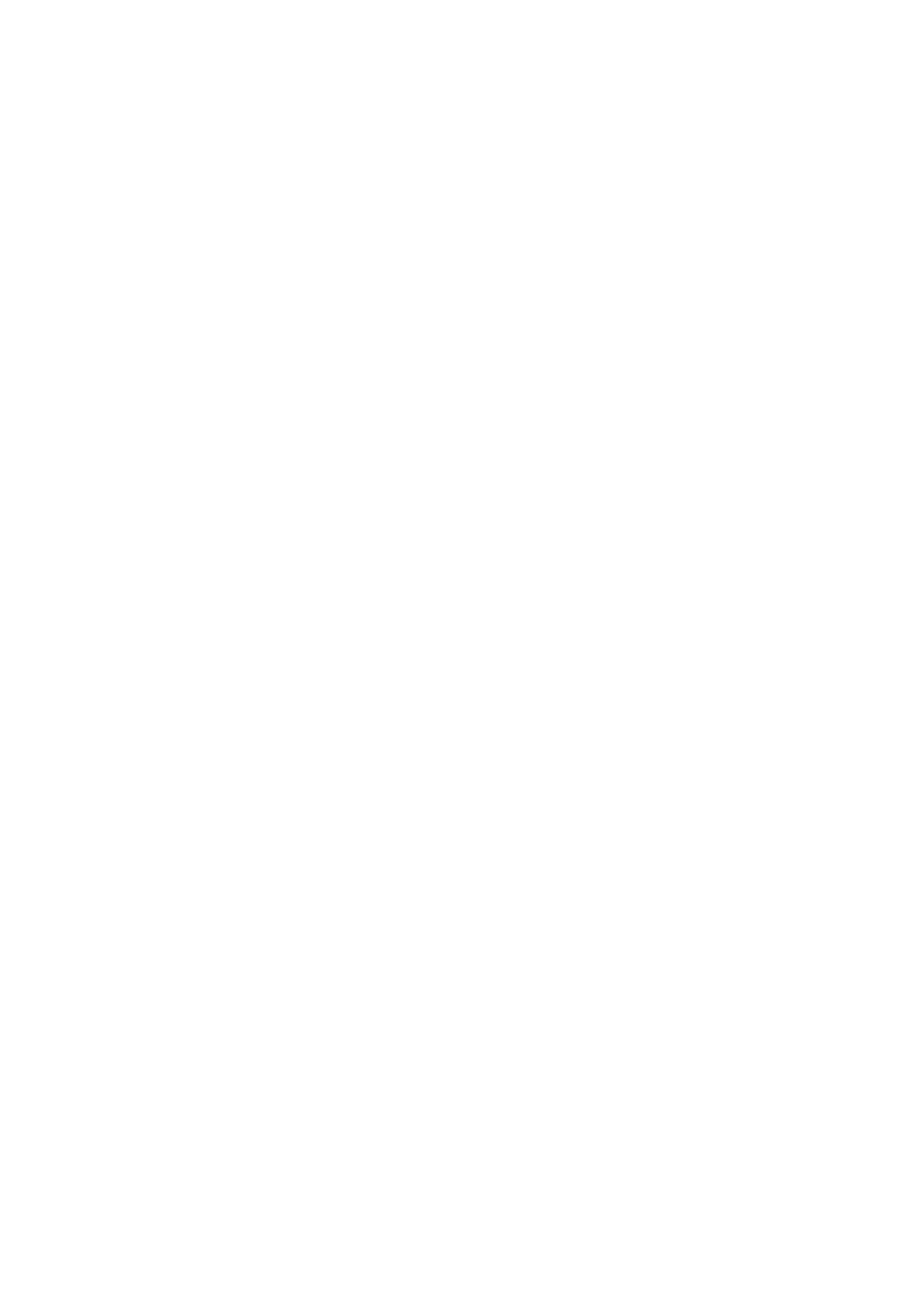# LES PRODUCTIONS DU TRÉSOR

*presents*

ROMAIN DURIS DÉBORAH FRANÇOIS



# **POPULAIRE**

A film by RÉGIS ROINSARD

Starring BÉRÉNICE BEJO SHAUN BENSON MÉLANIE BERNIER NICOLAS BEDOS MIOU-MIOU EDDY MITCHELL FRÉDÉRIC PIERROT

Produced by ALAIN ATTAL

2012 • FRANCE • 1H51M

# INTERNATIONAL SALES: will d buncln

Carole BARATON cbaraton@wildbunch.eu Gary FARKAS gfarkas@wildbunch.eu Vincent MARAVAL ndevide@wildbunch.eu Gaël NOUAILLE gnouaille@wildbunch.eu Silvia SIMONUTTI ssimonutti@wildbunch.eu

High definition pictures and press kit can be downloaded from www.wildbunch.biz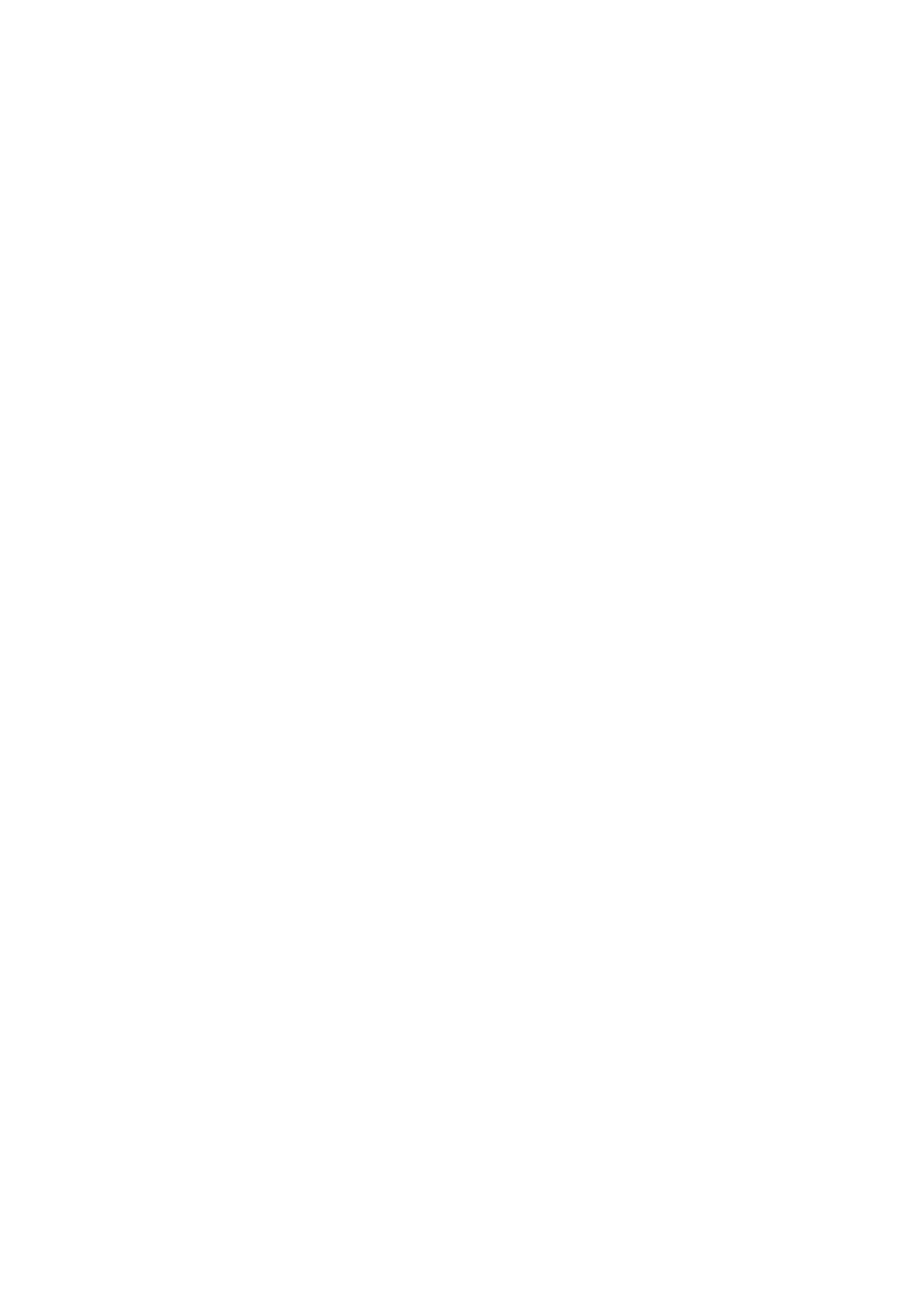# **SYNOPSIS**

Spring 1958. 21-year-old Rose Pamphyle lives with her grouchy widower father who runs the village store. Engaged to the son of the local mechanic, she seems destined for the quiet, drudgery-filled life of a housewife. But that's not the life Rose longs for. When she travels to Lisieux in Normandy, where charismatic insurance agency boss Louis Echard is advertising for a secretary, the ensuing interview is a disaster. But Rose reveals a special gift - she can type at extraordinary speed.

Unwittingly, the young woman awakens the dormant sports fan in Louis. If she wants the job she'll have to compete in a speed typing competition. Whatever sacrifices Rose must make to reach the top, Louis declares himself her trainer. He'll turn her into the fastest girl not only in the country, but in the world!

But a love for sport doesn't always mix well with love itself…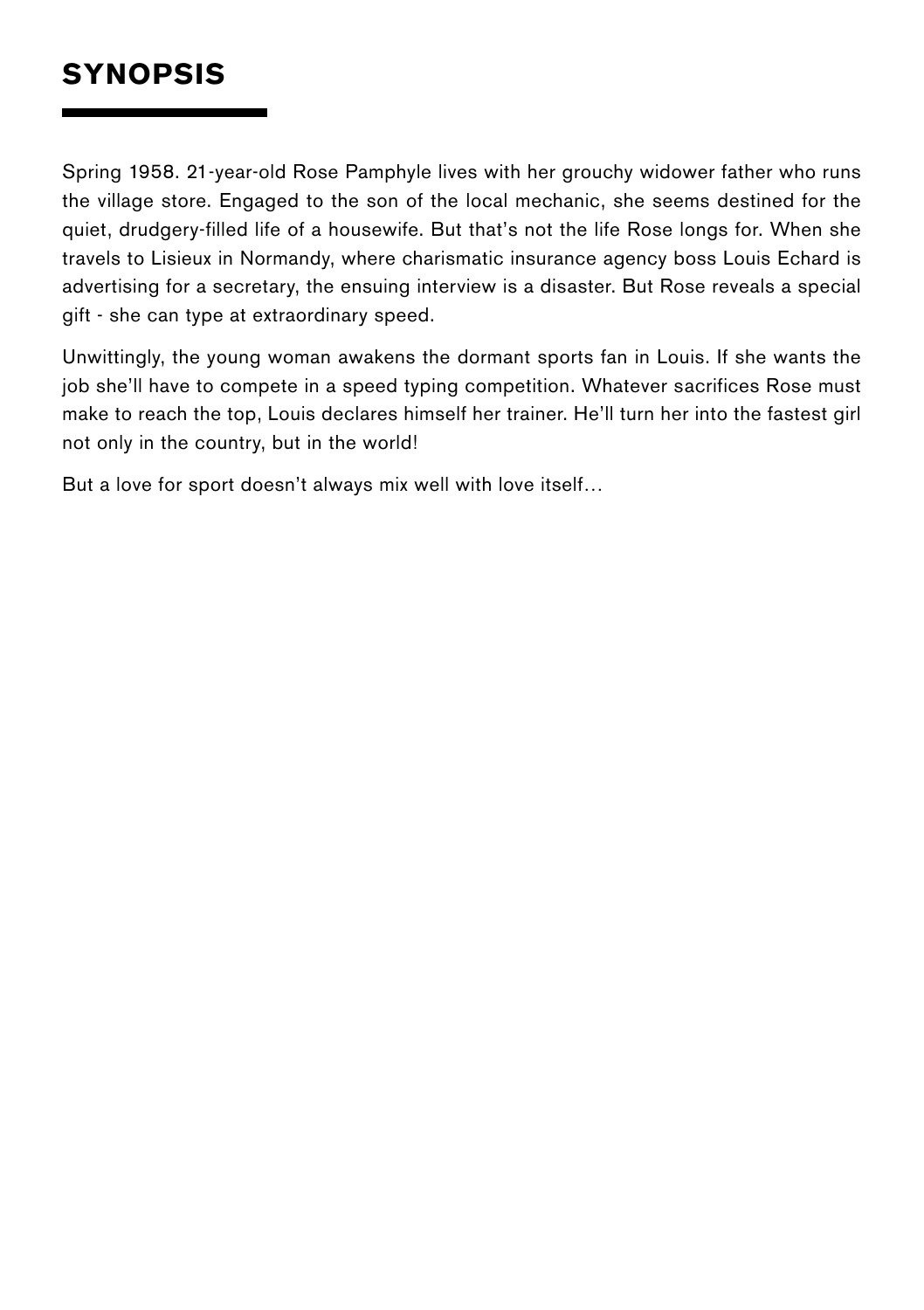# A CONVERSATION WITH RÉGIS ROINSART (Director)

# This is your first full-length feature. What's your background?

I've always wanted to tell stories through images and at school I used to photograph the kids who were considered weird. To be honest, I must have been one of them since I spent all my time recording films from television so I could dissect them later. I studied cinema, then did many different jobs in film: grip, sets, sound, etc… I wanted to confront the technical realities of filmmaking. I shot my first short early on, then three more, then ads, promos and music-related documentaries for singers like Jean-Louis Murat, Jane Birkin and Luke. These were commissions but they became mine, and my intention was always to make a full-length feature film. If I took my time it's because I was waiting for the right story to come along.

# How did the idea of a speed typing competition come to you?

In 2004 I came across a documentary about the history of typewriters, which included a very short sequence showing speed typing competitions; these thirty short seconds were so fascinating that I saw their potential right away. I immediately drafted the main story lines. This world of the typewriter seemed crazy to me: I thought it was incredible that it could have become a sport and I was captivated by the rapport between man and machine. At first I only had the young female champion character: the male character didn't exist. But I'd already imagined her to be from a small village and had given her the name of one of my grandmothers. I should add that, like Rose, I come from a small town in Normandy and that Paris represented the big metropolis, out of my reach.

# How did you gather information from that point on?

I started to research the 'sport' of speed typing, and the schools that taught typing and shorthand. This was back in 2004, and it was very difficult as all the schools were closing down and there were hardly any archival documents. I was only able to find short videos showing typing competitions on the Internet. Among the most interesting documents I found was a photo of an American championship taking place in a place like a velodrome in front of thousands of spectators. I also found some Japy advertisements - typewriter manufacturers used to organise speed typing competitions. They had made a census of regional championships and I met exchampions, male and female. They all told me about the mental pressure they'd been under and about destabilization techniques between opponents using the eyes, which confirmed for me the notion that this was a true sport. But at that stage I didn't know if the film would be a comedy or a drama.

# Then you started to write?

Yes, with the idea of finding my own personal tone. First I wrote some thirty pages, creating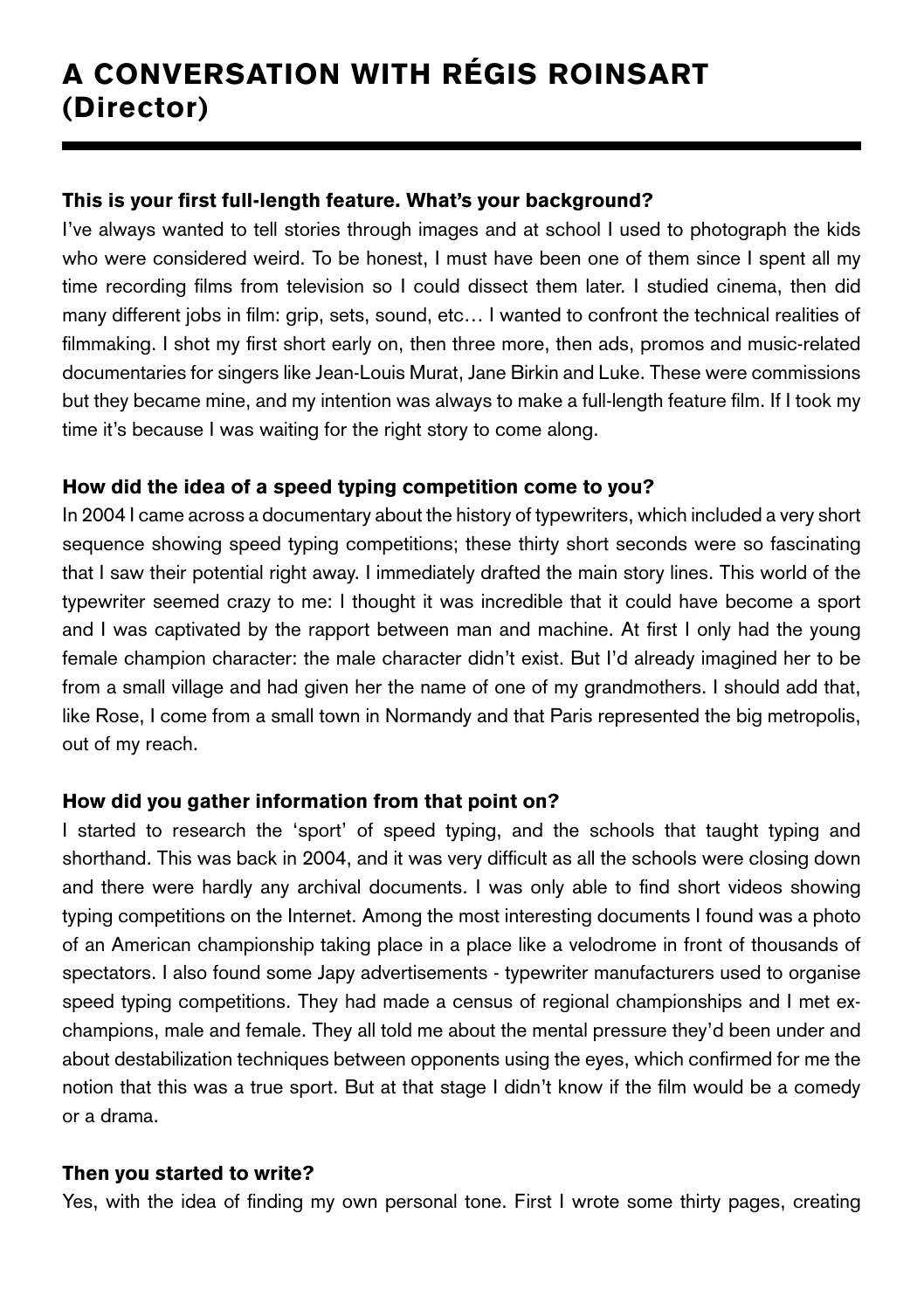characters who revolved around Rose, and with my friend Daniel Presley, who is a music producer and great American '50s comedy movie buff, we created the characters of Bob and Marie. As a result we decided to write the screenplay together. Daniel has very high standards and a Woody Allen kind of humour: we thought we'd write the dialogues in English and that I would adapt them into French so we could have some alchemy between American comedy and the "French touch"! I loved the fact that Daniel made very relevant observations on dialogue and rhythm. We wrote a first draft but were only 60% satisfied with it. We thought that the psychological arc of Rose's character needed more depth. I had read screenplays by Romain Compingt, who is 26 and a great fan of Britney Spears and Marilyn Monroe. Curiously, I thought he had the right kind of sensitivity needed to enrich Rose's character. So I called him and three weeks later he produced his version of the screenplay, with which we were 85% happy! He made the love story more daring. The three of us then worked together, wondering if a collaboration between an admirer of young fallen stars, an American musician and me would work - it wasn't so simple!

#### At what stage did Alain Attal get involved?

He was the first to read the screenplay: we gave it to him on a Friday and the following Tuesday he told us he wanted to make the film! We met and it became apparent very quickly that his vision of the film was the same as mine. What's great is that he himself acts like a 'coach': he gets directors in condition so they can give the best of themselves. Alain is my Louis Echard! He is also driven by a real kind of madness and artistic obsession: he pushed me and encouraged me to question myself, which I love. Furthermore he's a great film buff and we share tastes and visual references. We were able to talk about Nicholas Ray, or Godard, about whom he knows everything, or the colour films of Joseph Losey.

#### Did the project come partially from a desire to evoke the late '50s?

That was a part of it, even if it wasn't my overriding intention to pay homage to that era. In fact the '50s fascinate me aesthetically: music, literature and film. But I also like more recent films that are set in that time, like PLEASANTVILLE or PEGGY SUE GOT MARRIED and I wanted the direction and the editing to be modern.

#### What do you like so much about the '50s?

It's when teenage consumerism began - with the birth of rock 'n' roll and the evolution of dress codes - and the very beginnings of the entertainment industry and sport sponsorship. In France it's the post-war boom years (from 1945 to 1975), where there was hardly any unemployment and the future looked rosy, even if the state of the world was a lot darker than anyone wanted to admit. Because it was a strange decade where people who had just emerged from the war preferred to avoid having to face tragic events happening in the world. It is only during the following decade that they had to confront them.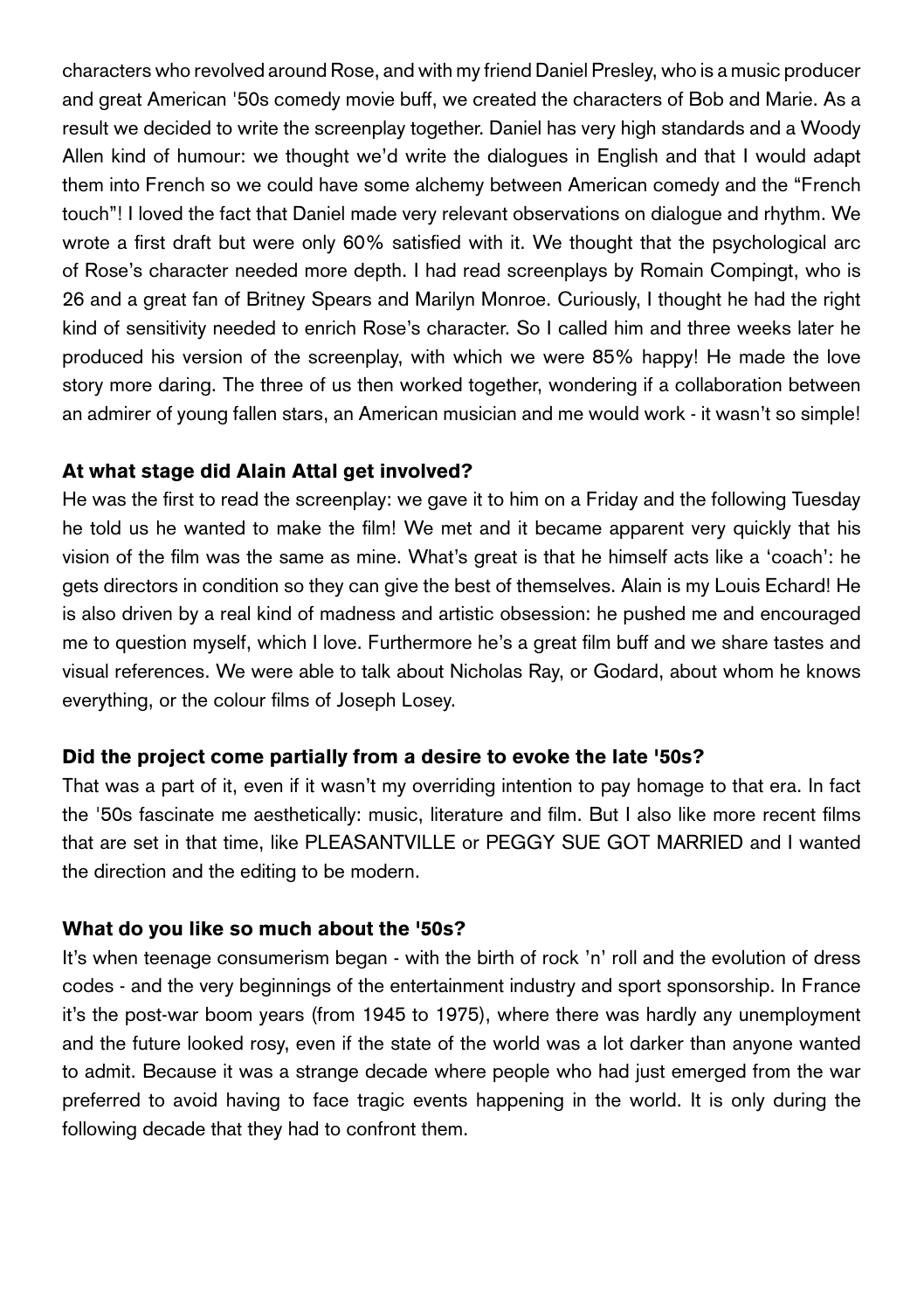# It was also a turning point on a sociological and cultural level.

Yes, since 1958-59 immediately preceded the beginning of women's liberation. Two or three years later, skirts will get shorter and women's position in the workplace will start to change. I like this era because it's a crucial time that announces the next sixty years. It's also true regarding fashion: today we still wear the iconic Ray-Bans.

It's also an era obsessed with speed: car speed records are established; the first supersonic planes are developed. The obsession with speed that characterises the '50s touches me all the more so since we are still affected by this quest today.

# What were you aiming for visually?

We worked on the artistic direction peripherally: we wanted to recreate the '50s by mixing a documentary aspect, movies of the era that I love - American movies in particular - and people's fantasy of that time. Everything to do with the lead characters is inspired by cinema and fantasy, by drawing on the works of Billy Wilder or Douglas Sirk; the further you move away from these lead characters the closer you get to documentary. The supporting roles and the extras for example are more anchored in a realistic vision.

# What about the colour?

We researched many '50s American and French advertisements and watched most of the colour films that were made at that time in France. It wasn't easy since most French films were still being shot in black and white and the few that were in colour were shot in studios! THE RED BALLOON and ZAZIE DANS LE METRO were a source of inspiration. But we cheated a bit, since we also watched *nouvelle vague* films like Godard's A WOMAN IS A WOMAN.

# Did you have other references beside cinema?

We had a reference work by Alex Steinweiss, an illustrator who designed many record sleeves of the period. His work encompassed the entire chromatic scale - for costumes and sets - we used for the film. I also provided the artistic team with the names of certain designers and stylists: I insisted that the film be my own aesthetic vision of the '50s.

Most challenging were the exteriors. So we looked at archival colour images to stick to the desaturation of the period. We noticed, for example, that cars were always monochromatic since body colours hadn't yet been industrialized, or were reserved for a rich clientele. We opted for a desaturation while keeping red, green and blue as dominant colours. I wanted the eye to be constantly stimulated.

# Jacques Demy comes to mind. Was he also a reference for you?

Absolutely! I love stories that seem rosy but aren't when you look close-up: that's probably what links POPULAIRE to a fairytale. And if Demy's films sometimes have a happy ending you have to be able to detect the irony between the lines. Demy uses magic and illusion to slip in a message deeper than it appears. I love DONKEY SKIN above all, but THE UMBRELLAS OF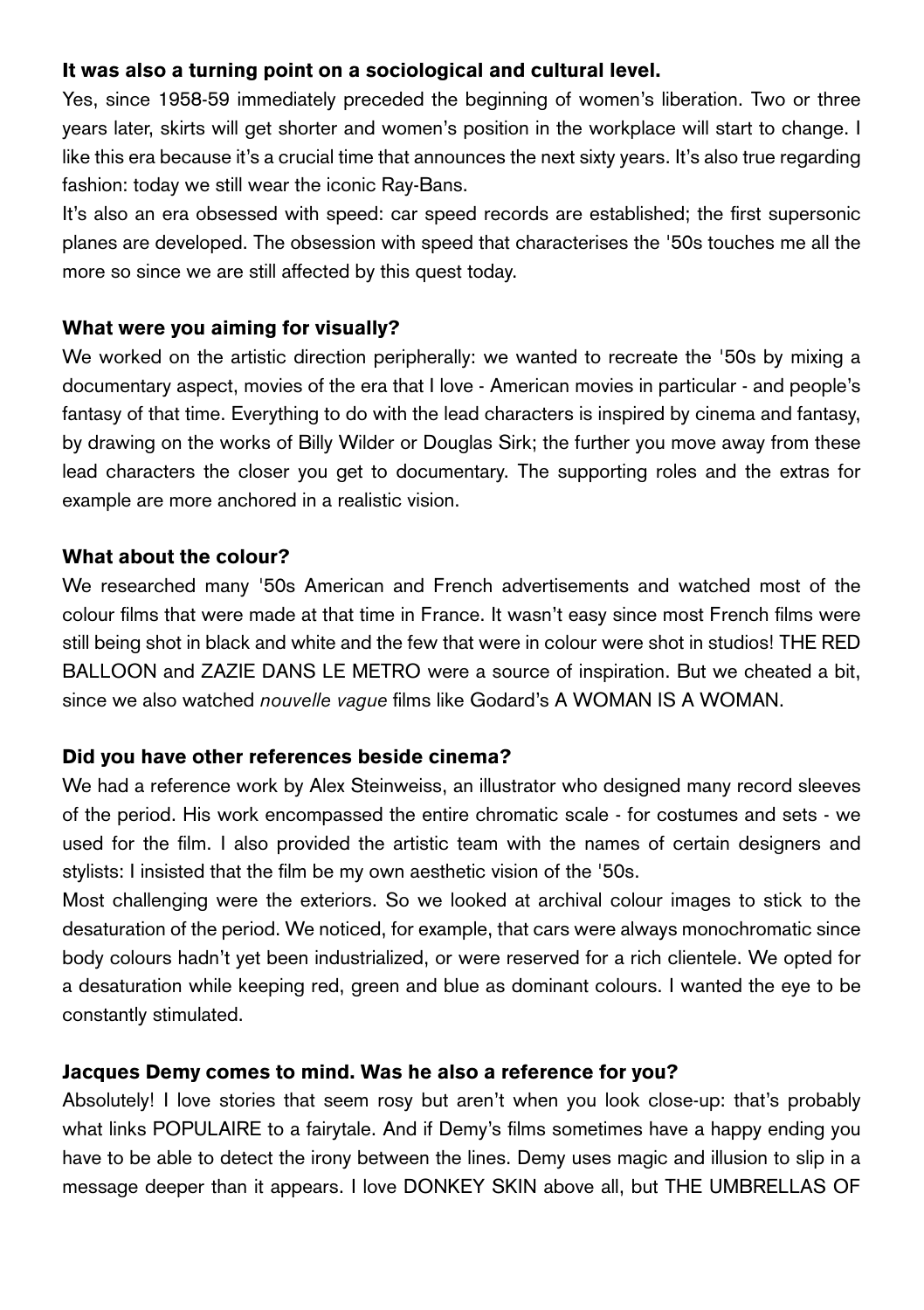CHERBOURG was also a source of inspiration. That said, POPULAIRE is also a swashbuckler! The last scene was inspired by George Sydney's SCARAMOUCHE: when Louis arrives in New York we find ourselves in a swashbuckler or gladiator fight.

# Why did you give a wink in the direction of VERTIGO?

It wasn't deliberate at first: the dominant red and blue come from BUTTERFIELD 8 by Daniel Mann, where an adulterous couple goes into a motel. Then we watched A WOMAN IS A WOMAN, which also has a red and blue scene. I was inspired by a fantastical vision of Hitchcock who was influenced by other directors. I play with it of course because when Déborah François comes out of the bathroom, I thought I was seeing Kim Novak. We had our composer listen to the VERTIGO score and it became impossible for him to move away from it.

# How did you develop the characters?

When writing Rose, I thought of all the women in the '50s who wanted to become emancipated, like my mother: she was a farmer's daughter who left her parents to work in the big city. She met my father who was the director of an insurance company, closer to a country doctor in his relationship to people than to what an insurance man is today. He was a catalyst in his relationship with his clients, and in a way with my mother whom he helped become liberated. When I was born my mother did the same with my father: she became his 'coach' when he retired. I like mutually beneficial relationships between people. In POPULAIRE, Louis helps Rose, he has a desire to be her coach, and little by little the roles are going to reverse. I thought I could find a balance in this link between the characters that become catalysts for one another by turns. Besides, I kept telling my crew: "You are both coaches and sportsmen". I've always loved both.

# Please tell us how you chose your actors…

I wanted to have a cast where each one would bring his/her own particularity, like a conductor who chooses musicians who will communicate with one another and try to stay in harmony. A little like Tim Burton who blends famous actors, some lesser-known ones and theatre actors. I knew exactly what I wanted since the characters are very well defined and my actors come from diverse backgrounds.

Romain Duris was an obvious choice because I'm very impressed by his gift for comedy and rhythm. He got really involved in his character and asked for parts of the screenplay to be re-written to give more depth. He also conducted his own research: he met a football coach who explained what his work was all about to him. Romain constantly looks deeper and ends up knowing more about his character than you do. I love the fact that like Louis, he is quite mysterious: he doesn't say much about himself. This fuels me and fascinates his partners.

# And Rose Pamphyle?

Alain Attal and I thought we needed an unknown actress from the start. But when it came time for casting we decided to keep an open mind. We auditioned about 150 actresses, some of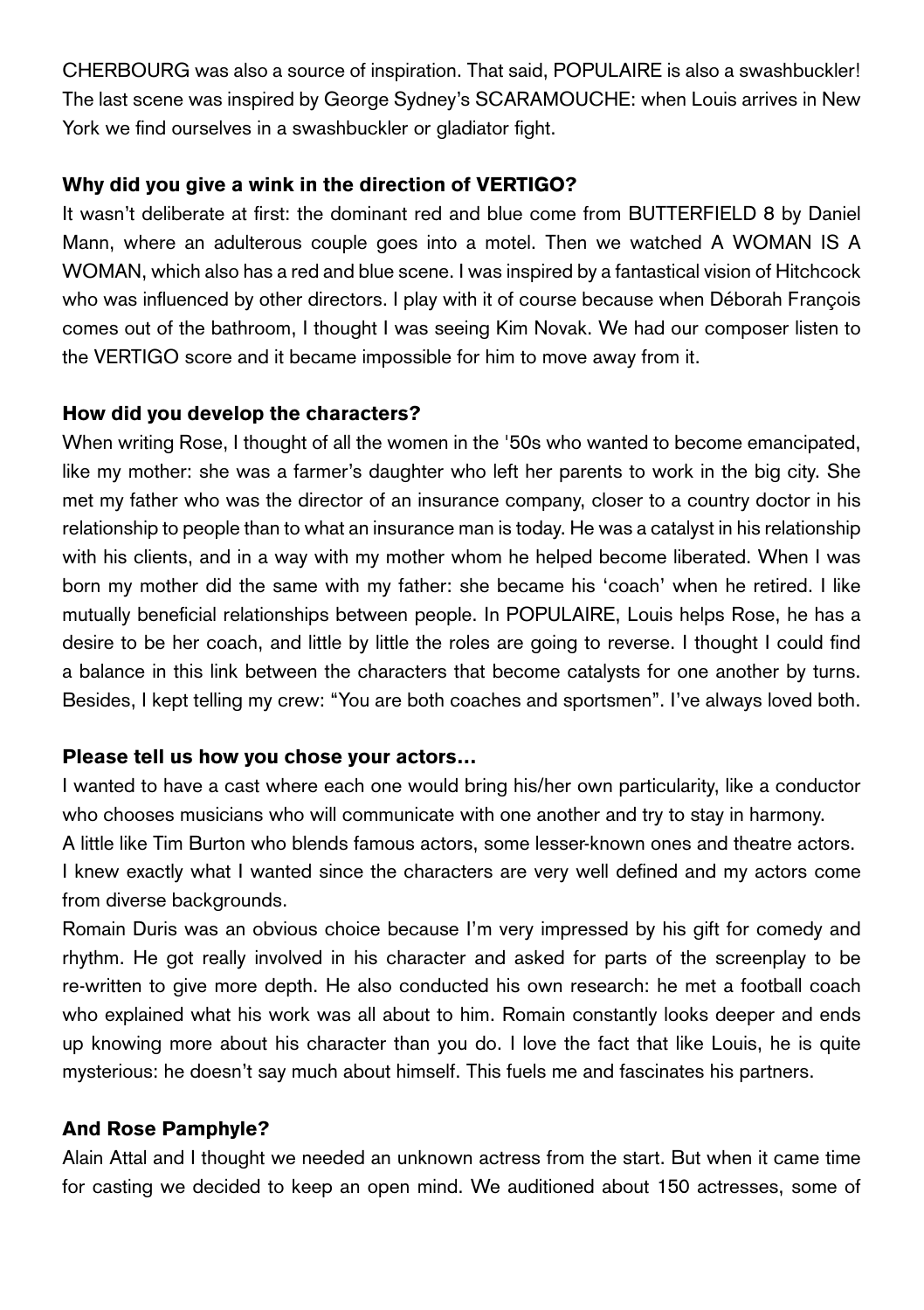them novices, and Déborah became the obvious choice for everyone. She blends fragility with touching absent-mindedness that can evolve into something glamorous - and that's exactly what we wanted for Rose, this country girl who becomes a star. I was astounded when she actually blushed during our first tests. She *was* Rose Pamphyle! We had to be able to place her photo among photos of the stars of that era without it being shocking, so she could become a new icon. I wanted to 'tremble' when I saw Rose Pamphyle.

I like Déborah's independence and resilient character. And we both had in common the fact that POPULAIRE was a chance to work on a big film in which we invested a lot of ourselves…

# How did you direct her?

At times I was a sort of Louis Echard for her, particularly during her training as a typist; then Romain took over from me quite naturally: he even went to Liège to watch her train and learn to type with ten fingers. I asked Déborah to watch Billy Wilder comedies with Audrey Hepburn and Shirley MacLaine but I also wanted her to stay close to Marilyn Monroe. I gave her a lot of images of that era so she could understand how women in the '50s held their bodies, how they kissed, sat on and got up from a sofa, etc. Déborah doesn't imitate: she absorbs everything you give her and re-interprets it in her own manner while managing to let go entirely. Only her ponytail is directly inspired by Audrey Hepburn; we even stuck a poster of her on her bedroom wall!

# Why did you want Bérénice Béjo fo the role of Marie?

I discovered her in THE ARTIST: I found her particularly moving when she grabs Jean Dujardin's coat in his dressing room. I understood you needed to have great sensitivity to succeed in such a scene. I also wanted a beauty, the kind of girl we all admired at school. We had to be able to believe in the relationship between her and Romain, between him and his ideal woman. Even if Romain is totally in love with Rose, if Marie is married to Bob, Louis and Marie are together forever. I also knew she was able to play the role of a mother who is perfectly happy, without being duped by the position of women in society of that time. Romain was amazed during their first reading together at how he was able to perceive both her reassuring-motherliness and her 'ahead-of-her-time sexiness'. As her shoulder-length hair betrays, she's a modern woman who is already in the '60s.

# Why did you want Louis Echard's friend to be American?

In the '50s, the French used to fantasize about Americans. I also wanted him to symbolise the switch from a consumer society to entertainment industry in France. I was also able, thanks to Bob's character and to Shaun Benson who portrays him, to highlight the musical comedy side of the film since Shaun reminds me so much of Gene Kelly.

# How did you choose the pre-existing music tracks?

First of all I didn't stick to the year in which the action takes place. I preferred to give myself a margin of about three years before and after 1958. I love American lounge music and light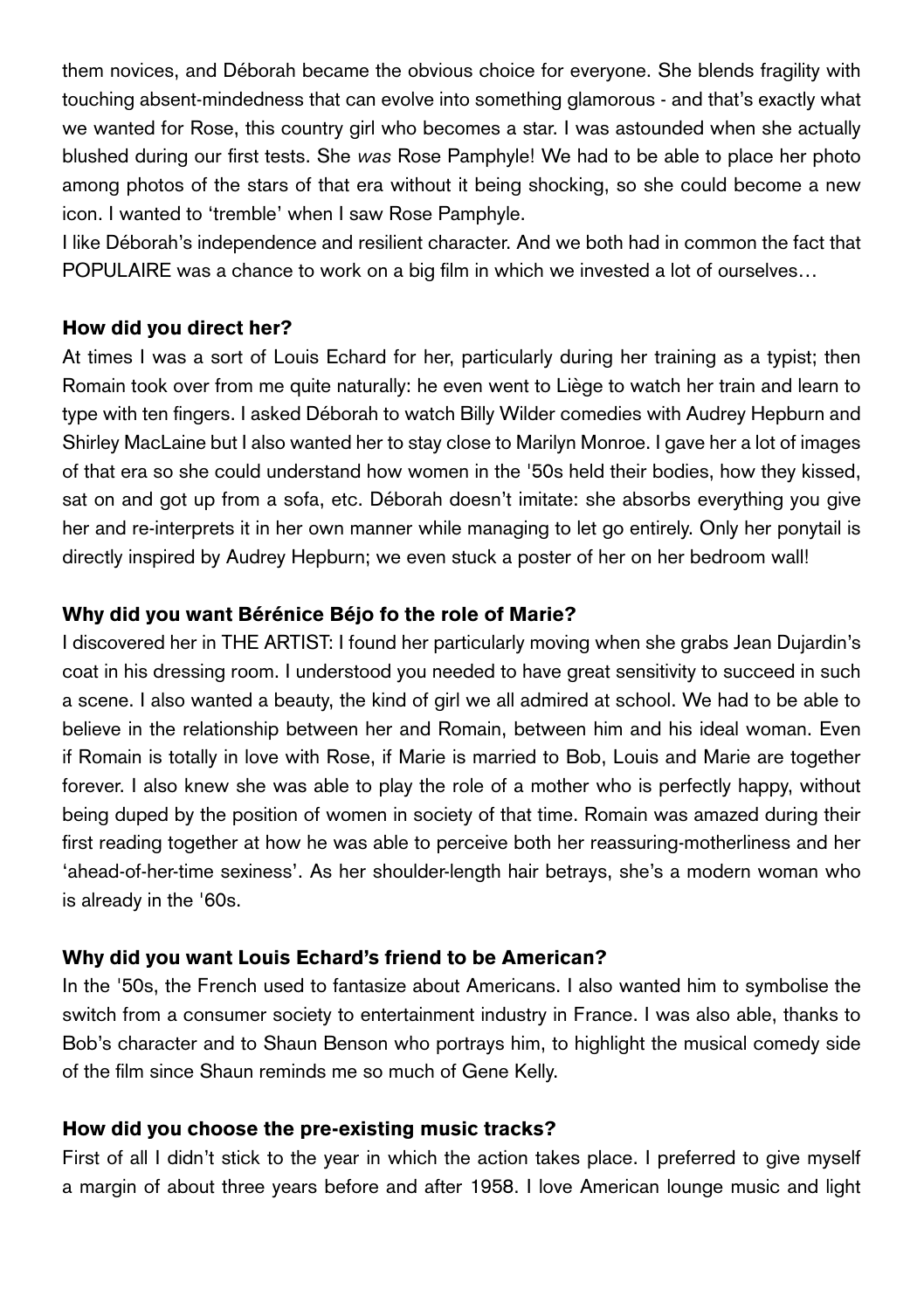jazz like Les Baxter or Martin Denny; I'm also passionate about '50s composers who wrote for Sinatra and other crooners. And I wanted to have French songs, but in post-war France the dominant music was Yves Montand, Léo Ferré, Georges Brassens and Edith Piaf… I couldn't find an equivalent of American popular light jazz. Then I discovered little-known artists such as Jack Ary, who led a cha-cha and mambo orchestra. He released about twenty 45s and that's how I unearthed "The Secretary's Cha-cha".

# What about the original score?

I realized that I needed one, as the pre-existing material wasn't enough for me. I called Rob, who works with the band Phoenix and who's great with melodies, and Emmanuel d'Orlando as well; together they composed an original score that brings great emotional impact to the film. I've always thought that if I were going to do melodrama I'd really go for it! I was inspired by '50s and '60s recording methods, including the positioning of the microphone. We recorded in France and the musicians who are used to playing opera were delighted to play pop while watching images from the film. The end result is close to a musical and I'm delighted since Stanley Donen and Bob Fosse are favourites of mine.

# A CONVERSATION WITH ROMAIN DURIS (Louis Echard)

# How did you get involved in this project?

Thanks to Régis, of course! Because I know that he told Alain Attal, the producer, that he would love me to play Louis Achard, the head of a small insurance firm in Normandy. Then everything went very quickly: they contacted my agent David Vatinet and sent me the script before we met.

# What did you like about the script?

When I received it I was completely immersed in THE NIGHT JUST BEFORE THE FOREST, a play directed by Patrice Chéreau. I had turned down everything because I wasn't keen on any of it. My attention was immediately caught by the originality of what Régis had imagined: a young secretary who becomes a speed typing world champion. I also liked the idea of playing a character from my grandfather's generation, and the strange and mysterious aspect of this character appealed to me. Up until now, Louis has always been number two, in his personal life, and his professional life as well since his job isn't the most exciting. And all of a sudden he develops a passion for this secretary whom he wants to turn into a champion. He becomes a coach just like in ROCKY! I find his journey extremely moving, the way he keeps himself in the background in order to thrust this young woman to the top. It seemed obvious to me that playing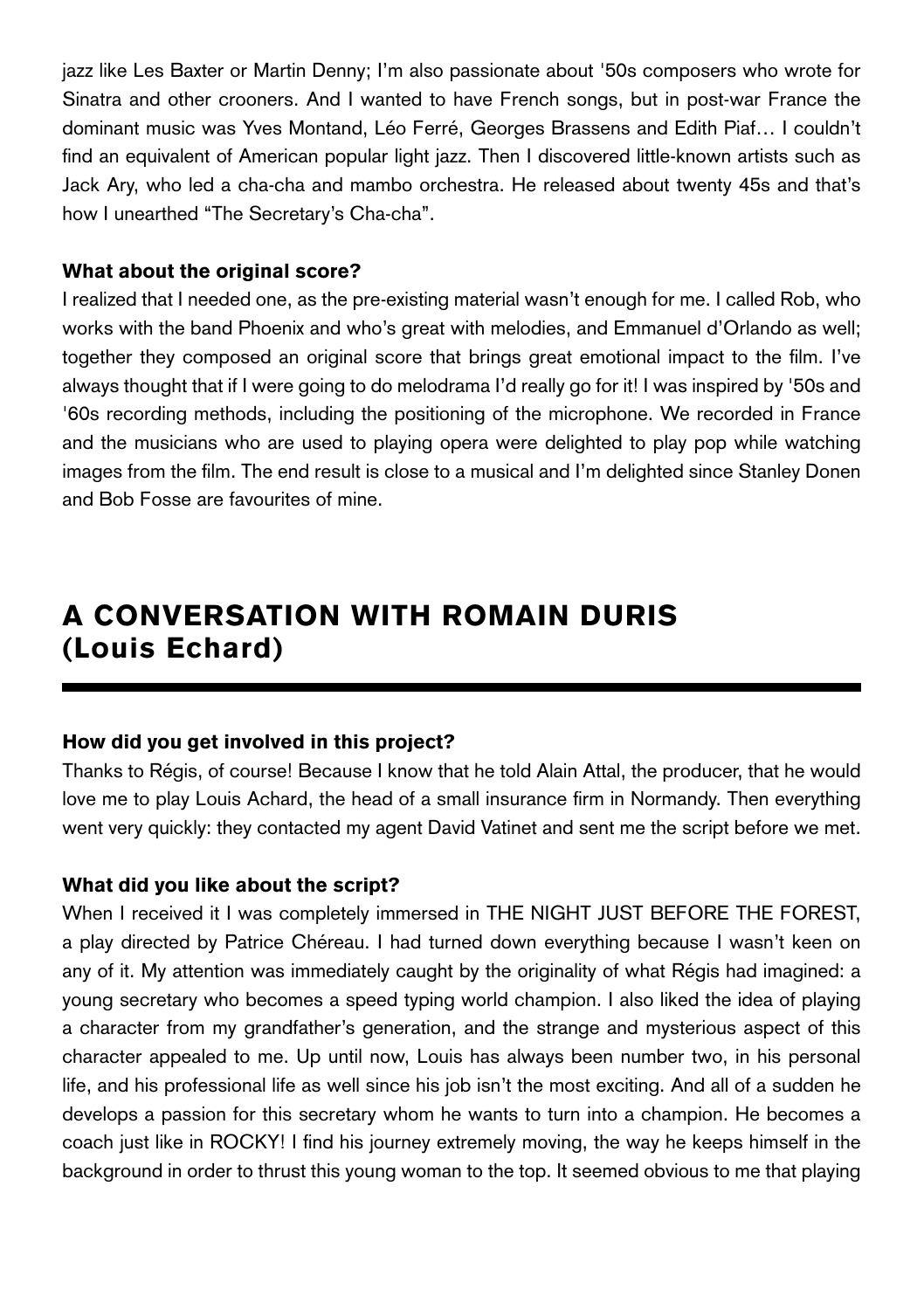Louis Echard would be very exciting. My meeting with Régis reinforced my wanting to take the part. I was definitely convinced when I listened to him talking about his screenplay with such precision and enthusiasm, and seeing he was ready to listen and to talk.

# How did you work on your character?

First of all, Régis showed me newspapers with photos of the era, from which he drew inspiration to create the world of his film. But he also asked me to re-watch movies by Douglas Sirk, Howard Hawks, Billy Wilder and AN AFFAIR TO REMEMBER by Leo McCarey. This helped me familiarize myself with vocal tones, and the ways of holding yourself and moving your body of that time. But Régis and I were well aware that these references were American, when POPULAIRE is imbued with French culture. So I also watched French films from 1958-59, the year in which POPULAIRE is set: LES TRICHEURS by Marcel Carné, and LES COUSINS and LE BEAU SERGE by Claude Chabrol. These allowed me to observe in detail the codes of the youth of that era: the clothes, the chat-up techniques but also the difference between Parisian and provincial codes. All these elements gave me an ideal basis on which to build Louis.

# How would you describe Louis?

He's an ordinary insurance man but people believe in him and entrust their money to him. The opposite of a swindler, someone you think you can trust immediately. A charming man, not crafty. That's probably why he lost Marie (Bérénice Béjo), the woman he loved: he's incapable of making a promise that he is not sure to keep at that moment. But Louis has a complex: he always comes second: in sport, in his father's eyes, in Marie's heart. He's not a hero but a deeply frustrated man who transfers all his ambition onto Rose, whom he wants to become a champion.

# Why do you think he gets so attached to Rose?

He is charmed by her nerve and her ambition. When Rose wants something she always ends up getting it, sooner or later. He is immediately aware of her potential as a champion. She lights something in him but he stops himself from falling in love with her. And after spending more and more time with her, coaching her, he realises that she is doing something that he himself could have done. And he projects himself onto her. It is by making this journey with Rose that he will be able to free himself from Marie and allow himself to fall in love again. But in order to do this he has to cure himself of the pain of always coming second. In a way, Rose is a comfort for all his past pains, even if it takes him time to admit it.

# Did you need special preparation to portray a coach on screen?

Régis and I met Régis Brouard who was then coach for Quevilly football club. He had managed to take this small national team to the French Cup semi-finals, and he did it again since, by reaching the finals. I was able to observe closely how he talks to his team, which words he chooses in the changing room, how he acts on a day-to-day basis. In fact it's all about authority. You have to know when to be very cold to the people you're coaching, to boost their motivation,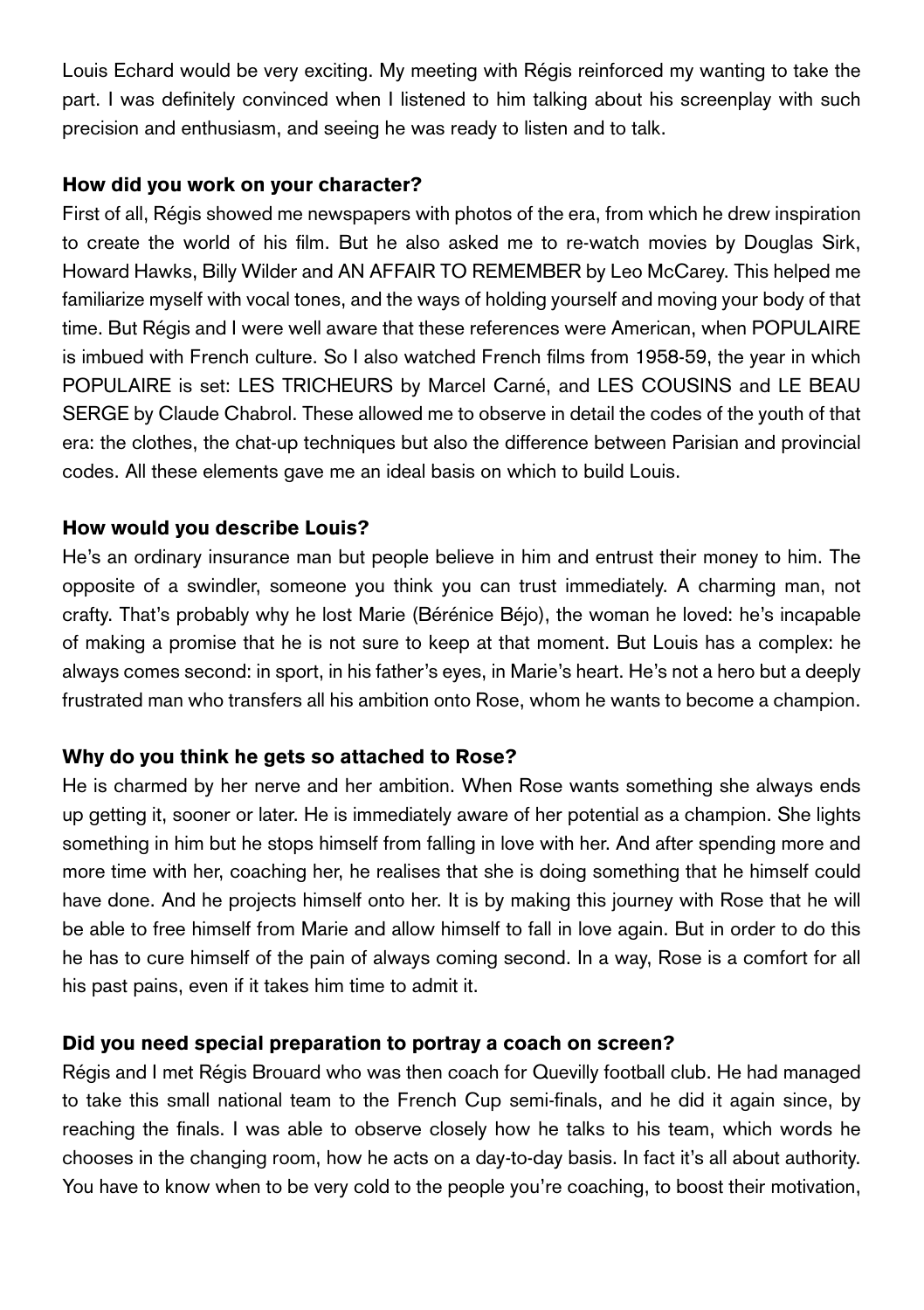and how far you can go without shattering their self-confidence, how to encourage competition without squashing anyone's ego. It's a very precise technique, quite fascinating to observe.

# We often hear that wardrobe helps an actor get into character: was that the case?

Yes, because Charlotte David's work was incredibly precise. Charlotte is no novice; she has created costumes for OSS 117 among others. So I felt pretty confident and I wasn't disappointed. All the costumes were made to measure, with attention to every single detail. It's a crucial asset before you start a film and I was able to do some tests very early on. This allowed me to be able to get a feeling for the costumes. Two months before the first "Action!" I was already inside the physical aspect of the character.

# Did you rehearse before shooting?

We had a simple reading with the actors. But I did quite a few tests with Déborah. Finding Rose took quite a long time. But Déborah came back each time around! She's a great sport. These moments were very useful to me; they allowed me to deepen my understanding of my character and to see how Régis directs his actors.

# Would you say that you found this character quickly?

I did get a fairly good idea in my head about his demeanour and his behaviour. But his inner side took longer to outline, because throughout the film Louis mustn't appear either friendly or unfriendly; he should reveal himself little by little without any exaggeration. I was guided by one feeling: a sense of propriety. But here again, it's a question of balance because I feared that giving him too much emotional modesty would prevent the audience's emotional response from developing.

# How was your collaboration with Déborah François?

Great fun. Déborah uses a lot of technique, in the best sense of the word. So it's easy to make scenes evolve. She doesn't have any blockage; it was extremely pleasant to feel complicity arising very naturally between us.

# What did you like about Régis Roinsard as a director?

Régis gives you a lot of freedom but as soon as he feels that you're going too far, he knows how to intervene at the right moment to redefine you without clipping your wings. I remember for example when we shot the scenes when my character looks at speed typing championships and gets overexcited. Now, I sometimes overdid it and Régis knew how to come to me each time and explain very clearly how to stay in the more 'manly' and focused aspect of the character. And to remind me of how serious and crucial these moments are for Louis. Régis knows how to look at his actors. But I also understood that this film was close to his heart. He is provincial like the characters in POPULAIRE. The theme of recognition, central to this film, is very important to him. And that's not to mention the fact that his grandfather was an active member of the Resistance,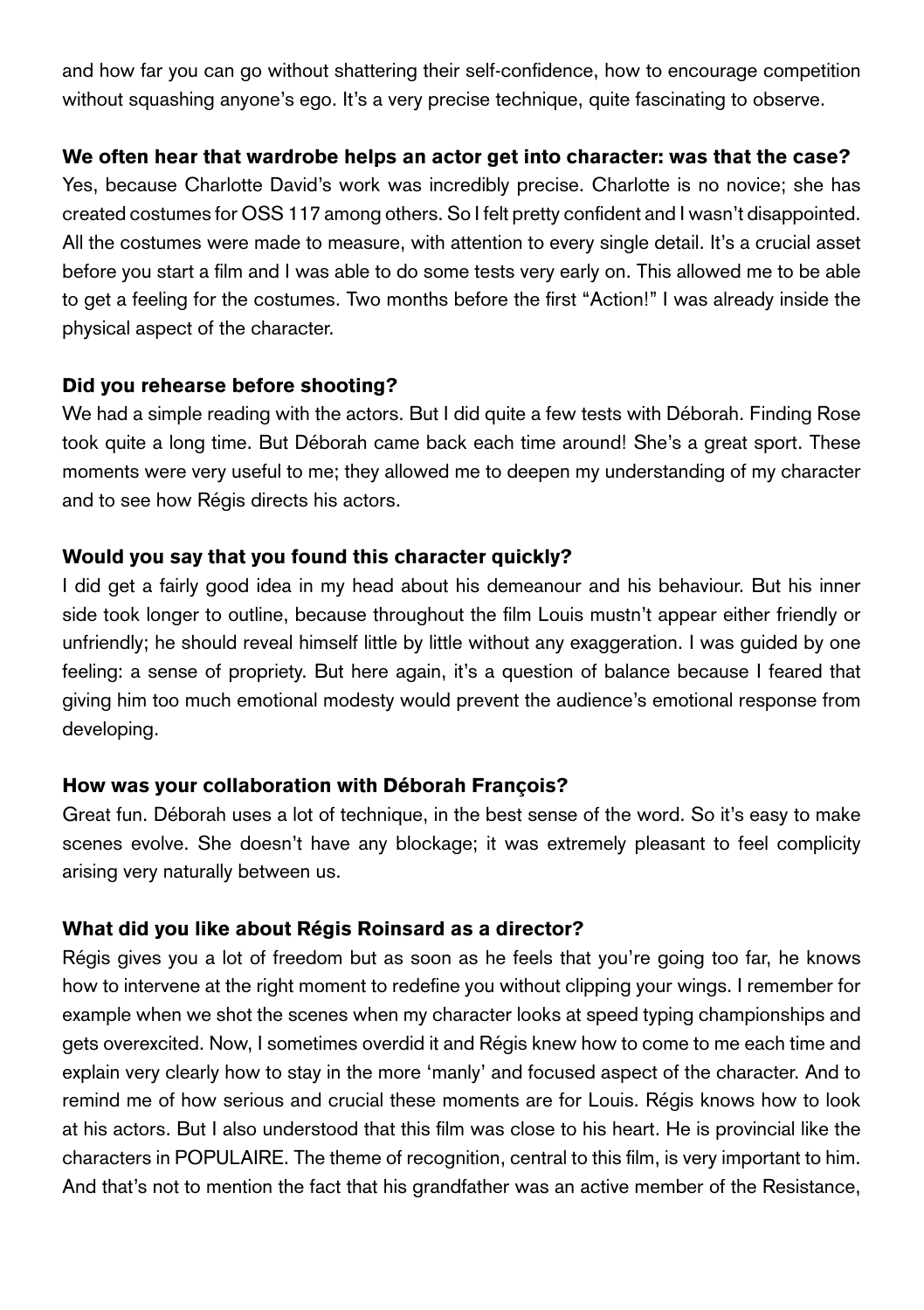like my character. He identified himself with Louis quite a lot. And I can assure you that, as an actor, it's a gift to see the director with tears in his eyes when you play certain scenes. It carries you forward. Régis shows his heart and his soul. He doesn't hesitate to put intimacy into what he is saying. He also has an essential talent which is to know how to surround himself with the right people; Alain Attal, to start with, a great and enthusiastic producer who knows that for such a film to exist and to show the extent of its worth, enough funds have to be invested for certain positions. But also for all heads of department: wardrobe, Guillaume Schiffman the director of photography, the sound… And I did notice that everyone, without exception, was touched by the way Régis loved his film, respected everyone and wanted to lead his ship safely to the harbour with them.

# In the film there is a memorable scene that reveals quite a lot about your character: the Christmas dinner scene where Rose meets your family unexpectedly. This scene is a great comedy moment. Was it fun to play?

Honestly, it's not very hard to put yourself in the shoes of a son who has problems communicating with his father! Most people have experienced similar situations. As for the rest, the scene was brilliantly written. I dreaded only one thing: that Eddy Mitchell should appear too relaxed! It was crucial that we could feel at once his paternal authority towards Louis. The authority of that time which, seen through today's eyes, seems quite brutal… and very remote from what Eddy radiates! But my doubts flew out of the window with the first take. Eddy managed to show a toughness that we don't know him for. And we have to wait until his character relaxes at the end of the scene for everyone to start breathing again, and for Rose to be accepted into the family.

#### What was most difficult for you in this adventure?

I dreaded the moment when my character decides to let Rose stand on her own two feet before the New York finals. This moment when he's got his way - Rose is champion of France and loves him - he chooses to leave. We had to be very careful that the audience shouldn't lose Louis at that point. It wasn't about explaining everything but finding the right balance so the moment would be both mysterious and moving. It wasn't easy to integrate my character's problems into a fast-paced comedy, led by the 'sporty' footsteps of a champion, to which a love story had already been grafted. But if we didn't slow down enough we risked breaking the dynamic of the whole thing or preventing any empathy towards Louis. I think we succeeded without weakening the backbone of the film: Rose's journey.

# Is the finished product close to what you imagined?

It is more beautiful! Because it was impossible to appreciate what Guillaume Schiffman's lighting would render by watching the monitor on set. Régis has succeeded in making a film full of spirit, efficient and extremely sharp. But above all, a truly personal film, not in the style of anyone else.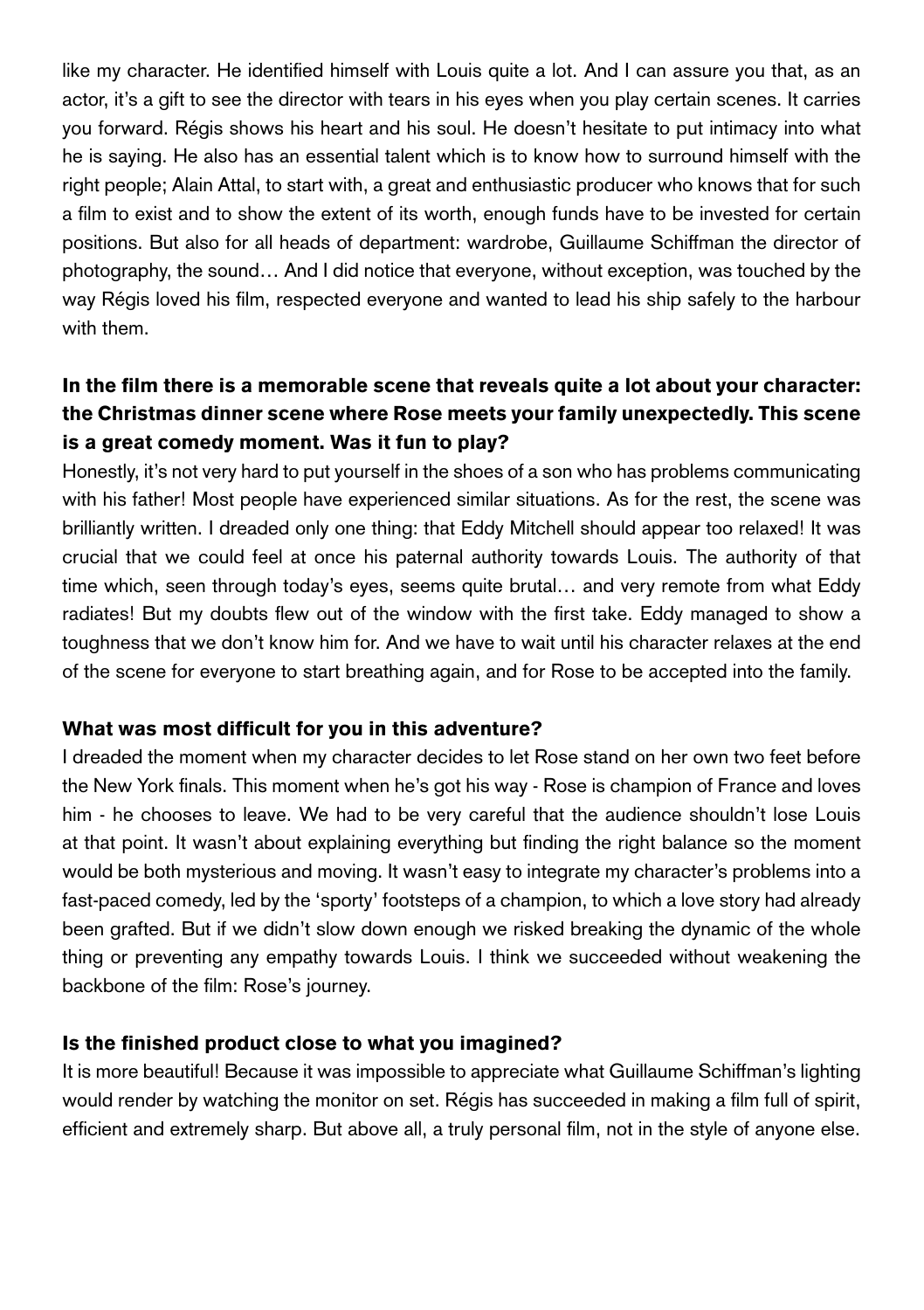# A CONVERSATION WITH DÉBORAH FRANÇOIS (Rose Pamphyle)

# What did you like about Rose Pamphyle, your character?

This part is a gift for an actress. I sensed her potential and her sincerity when I first read the screenplay: she touched me. She is sensitive, likes to laugh, gets angry, there's a whole range of emotions that are great fun to play. That's why there were a few of us trying to get the part. I wanted it so badly, I hung in there like crazy. When I met Régis for the first time, I said to him: "Hi, I'm Rose Pamphyle, with a Y." That really made him laugh!

# How did you convince him?

Régis and I were very much in synch; Rose touches us both and we're like her in more ways than one. I think that when he met me he understood that for me the challenge was going to be very much like his, my eyes were telling him: "Take me". To convince him I played the first meeting between Rose and Louis; I'll always remember because I rehearsed it so many times! But in the end, my idea of the character was close to the performance I gave in the film.

# Had you ever heard of speed typing competitions before?

No, not at all! At first I even thought it was Régis' invention, so I didn't try to find out anything about it. When he told me these competitions had really existed, he inundated me with all sorts of documentation! One short film about a speed typing championship sticks in my mind. It's an unusual and impressive document. He also gave me handbooks for typing and paper-changing techniques, and a video by an American Marines secretary showing how to change paper in three moves! It's staggeringly fast! I also looked at documentaries about the youth of the time, newspaper articles and a great number of illustrations. I saw or saw again several films with Audrey Hepburn - from whom we drew inspiration for Rose's character such as SABRINA, LOVE IN THE AFTERNOON, FUNNY FACE and MY FAIR LADY.

# Did you get any typing training?

I spent two or three hours a day for three months during preparation, and during the shoot as well, but not every day. When I had to type for one scene, I didn't train in the evening because I was afraid of injuring myself. In the beginning I almost got 'typist's elbow', since it's not a natural posture and typewriter keys are hard to push. It's a very particular movement to get used to. Having to type with my little fingers was hard, as I'm not used to typing with all my fingers. And as soon as I made a mistake, I had to go back to square one.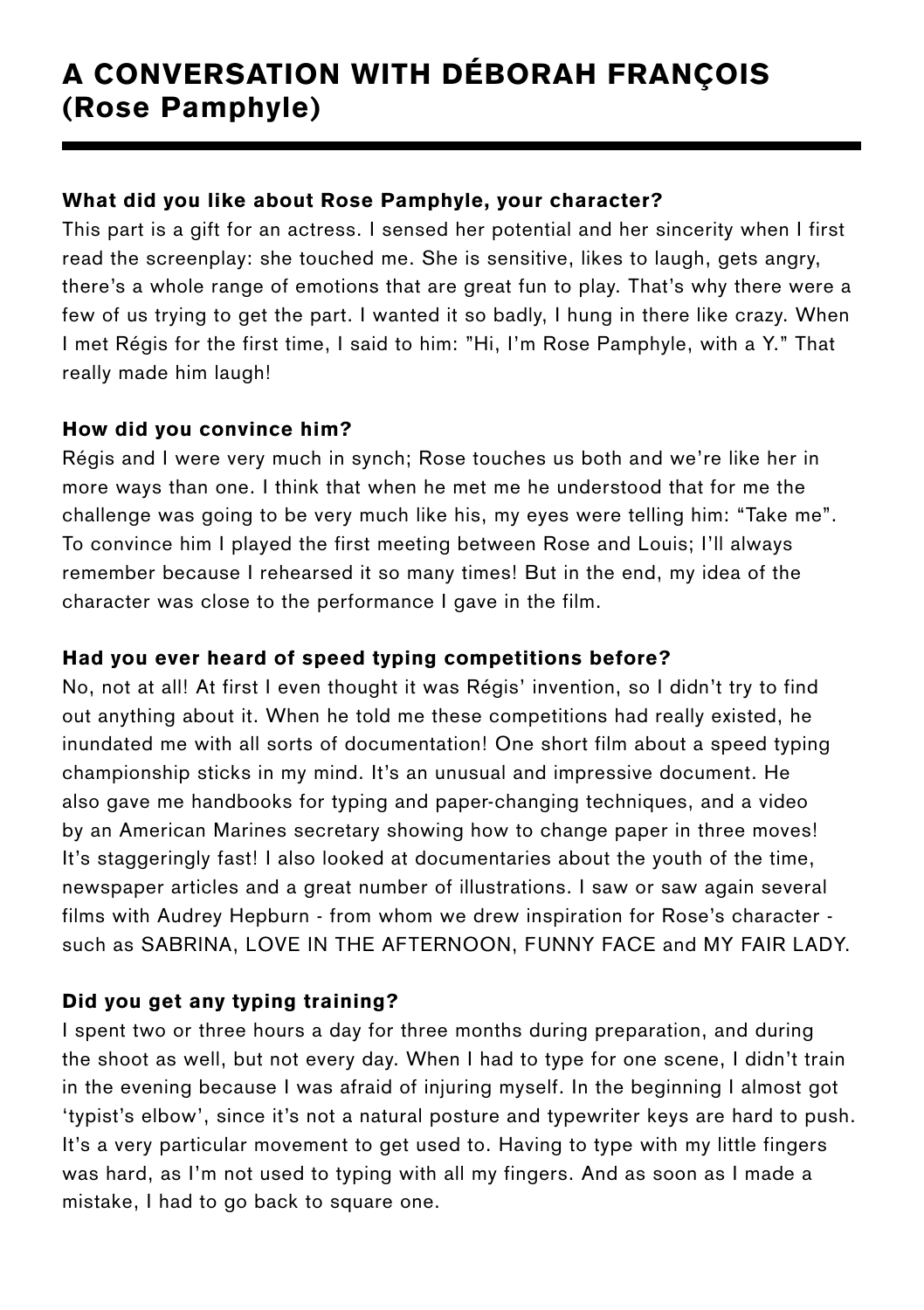# Does the era in which the film is set indicate the beginnings of women's liberation?

Yes, and that's what the two female characters embody: Rose, who comes from the provinces, has a '50s style whereas Marie, who lives in the city and is more affluent, has an early '60s style, with her headbands, her tight cardigans and short trousers. It's difficult to know what comes from the pressures of the time and what comes from women's personal choices.

# How would you describe your character?

She's a feminist who doesn't know it. At first I was concerned that, with the film set in the '50s, Rose could appear submissive. But in fact she's a fighter, she's driven, a true female "Rocky", but doesn't know it. But she's also clumsy and lacks selfconfidence, even if she turns out to be a lot stronger than Louis. In fact we discover that he's the one with a deep crack inside him, much more than Rose. As a result the roles get reversed little by little thanks to the love relationship. That is what's beautiful.

# She lets success go to her head for a while…

We felt like shaking up her character so the audience would worry a little about her and think: "She's losing it! This isn't the Rose we've seen up until now!" So we shot two or three scenes where she is not herself anymore. In the one with Nicolas Bedos for example, she is not the same person: I almost wanted to make mistakes in my acting so it would be clear that there was a discrepancy with the rest of the film, and that then she'd come back to earth. We wanted to show her weaknesses.

# What is it that attracts Rose to Louis?

His aura. She finds him handsome and is seduced by the fact that he is educated, by his social status. I also think she is attracted to him because he's her boss, even if she refuses to admit it. Rose loves Audrey Hepburn and Marilyn Monroe, deep down she's very romantic and becomes besotted with Louis because she wants to experience great love with a handsome man, slightly older than herself, who looks good in a suit. Besides, she finds him touching: when she discovers that he is not as sure of himself as one would think, she can't resist him. That's when she falls in love. I like the idea that they fall in love in stages: it's love at first sight, and then Louis changes his mind, then there is the final dramatic change…

# Out of love she doesn't hesitate to defend Louis against his father…

That's Rose for you! In fact in this scene she behaves like she does with Louis; she can't help it, she just can't keep quiet. She's had a few drinks; it's the first time in her life that she's drunk. But in fact I think his father's behaviour truly infuriates her: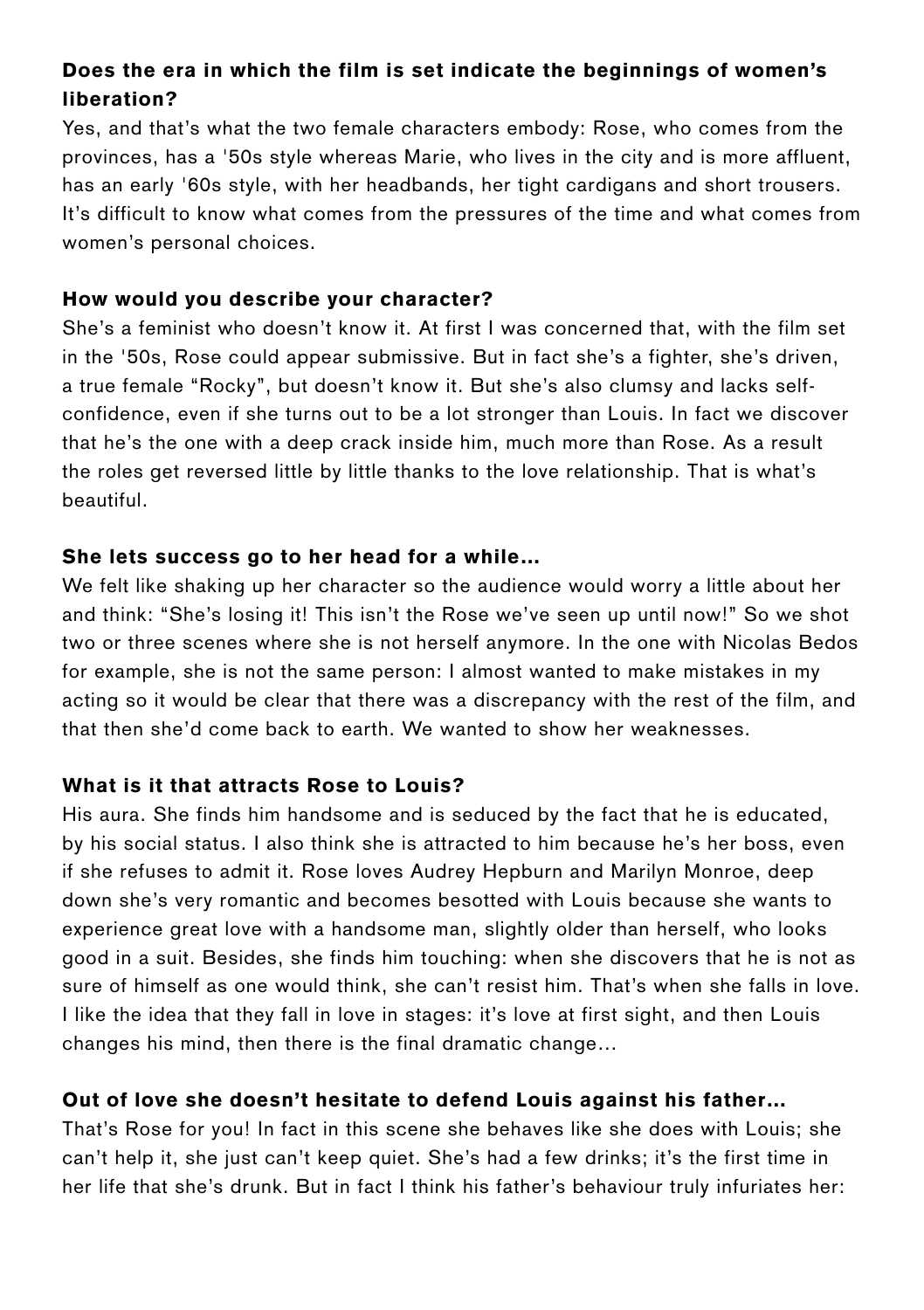through her annoyance she sends a message to her lover but also expresses what she'd like to say to her own father.

# How did you find working with Romain Duris?

It was a real pleasure. It's great because with Romain something new and intriguing happens with every take. He's always wondering about things, searching, he has very high standards. We felt a real alchemy between our characters and we kicked the ball back and forth really well. And of course, when one of the two weakened slightly it forced the other to change. There was real competition between us.

# Is Régis Roinsard very demanding with his actors?

He is extremely precise, sometimes to the point of obsession. We had the same idea of who the character was so there was no tension on set. He is intransigent when he needs to be, he sticks to his guns. I think it's important for a director to have a strong vision. At the same time he knows how to listen to his actors and crew while getting the most out of them to improve a set, the actor's performance, a line, and so on. At the end I felt that I had great freedom, and this is the film in which I have had most input, including costume and hair, and certain changes in the script. I thought for example that some of her lines were a bit too 'little girl', and not feminist enough. Both writers were extremely understanding and accepted these changes. What was wonderful was to be involved at each stage of the film, always exchanging ideas.

# Did you enjoy the '50s costumes and hairstyles?

I loved them! Many costumes were created especially for the film and I was able to discuss them with the wardrobe mistress. I would often consult her to know if such and such outfit was accurate, if such a collar line suited the character.

In particular we worked together on the pink dress at the end. At first we hadn't chosen the off-the-shoulder dress that we ended up with, that I loved in HOW TO MARRY A MILLIONAIRE, in the scene when the three actresses arrive at a dinner party wearing evening dresses. I had to be comfortable in it to be able to change the paper easily and use the typewriter. I had a bow added and some pleats to the top, we gave the dress a slightly more loose-fitting look so it would resemble the cocktail dresses of the time. The colour comes from a '50s magazine. The wardrobe mistresses suggested the magnificent fabric: I was crazy about it the minute I saw it and thought it was marvellous that my character would wear a dress that matched the Japy typewriter at the end. Even if Régis thought it was a bit too clichéd at first! But the costume ladies and I all ganged up on him! And when he saw the girls going into raptures over the fabric, he gave in!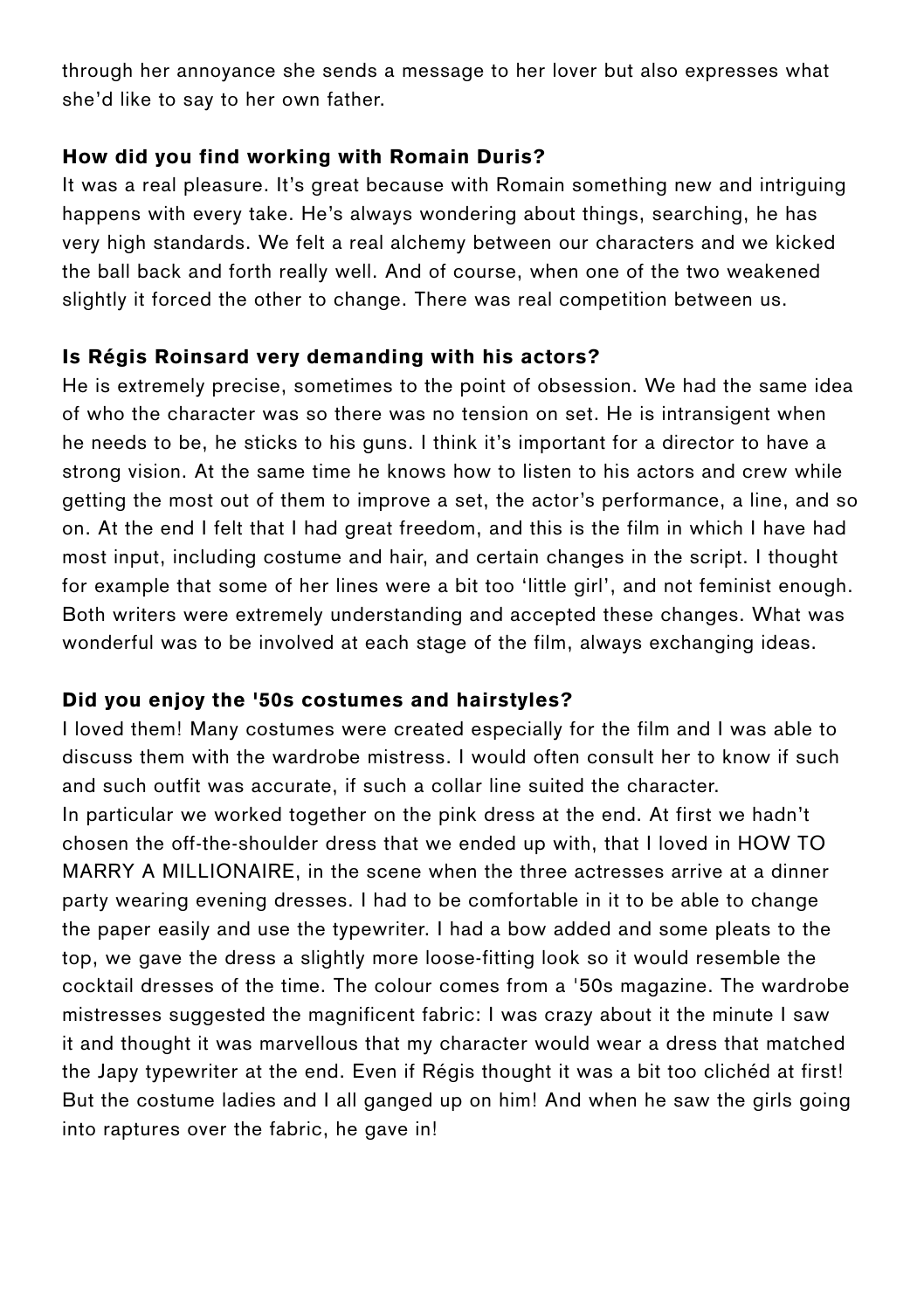# A CONVERSATION WITH BÉRÉNICE BÉJO (Marie Taylor)

# How did you get involved in the project?

When I received the script last September, I didn't let go of it: it seemed so polished, so sincere and precise. But more importantly, I was moved by the story. At first I told my agent that the part of Marie was perhaps too small. But that same evening I thought how stupid that was, that my reasons for acting are the screenplay, not the size of the role. So I called my agent back to explain that I'd like to be part of this project, even in a supporting role. When I met Régis I was very enthusiastic and wanted him to understand that I was ready to play the part fully: with hair rollers, apron, and rolling pin! I think that might have been what he liked about me; I didn't try to change the character or smarten her up, I wanted to play her the way she had been written. Then I did some tests - even though I was very pregnant at the time to convince him. But I had invited him to the press screening of THE ARTIST so he could understand how I acted.

# What was your feeling when you read the screenplay?

I was struck by the fact that it was as tight as could be, each scene had been thought through and nothing left to chance. There was a great expectation in the profession: everyone had heard about this project! It's very rare to read such a polished screenplay with nothing to add or change.

# Marie, your character, is a real emotional catalyst.

That's what I loved about her. She has only a few scenes but one crucial one, where Romain Duris' character realizes he can't miss another opportunity for happiness and living something intense. It's a strong scene that Régis had, by the way, re-written. When you play a supporting role but you have at least one scene where you have to defend your point of view, it somehow justifies making the film. Marie pushes another character in order for him to find fulfilment. She truly evolves and follows a real journey. That's what makes her particularly interesting.

# Was the work on costumes helpful to build the character?

Charlotte David, the wardrobe mistress with whom I had already worked on OSS 117, imagined Rose Pamphyle wearing pretty, flowery dresses whereas she saw my character very differently. Since Marie is married to an American and lives in a modern house, she suggested I wore trousers and ballet shoes, which was very helpful in creating my character. For me, Marie already belongs to the '60s. Rose is a young provincial woman and Mary a modern urban woman. It is very important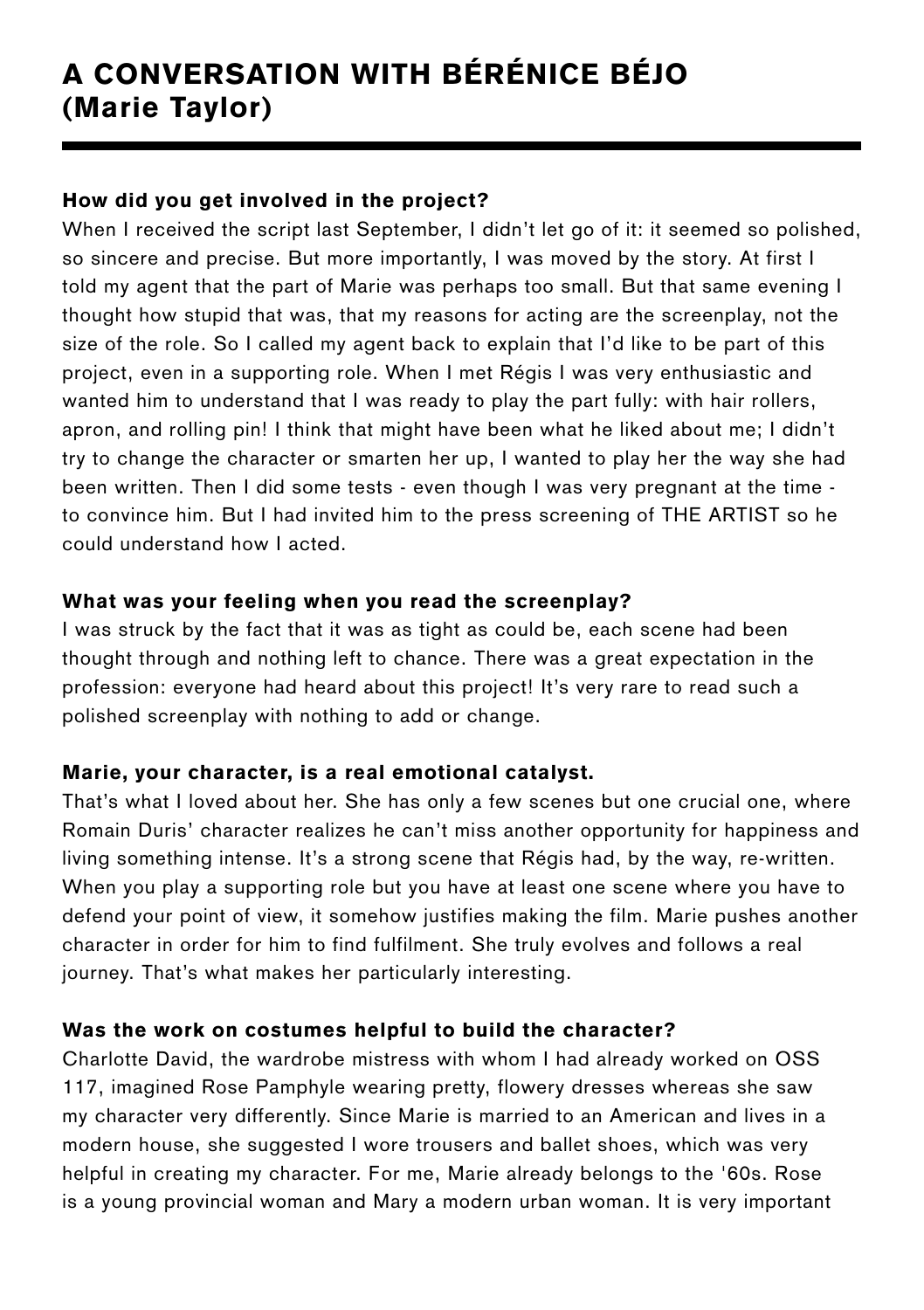that we can differentiate between them quickly, all the more so since I had only a few scenes and we had to be able to define Marie quickly. The hairstylist opted for a wig since hair at the time was permed and stiff with hairspray so it didn't move at all. I had already played characters from the '50s and '60s so I knew how to hold my body.

# Did Régis Roinsard ask you to do any research into the '50s to help you develop your character?

He sent me photos. For example, in the scene where Déborah François plays the piano, he wanted me to cross my legs the same way he had seen on a photo in a magazine. He wanted me to wear the same shoes and the same trousers that were in the photo. It's his obsessive side! (laughs). Every director focuses his anxiety on one thing and Régis needed the atmosphere on set be identical to the '50s. It reassured him.

# How does he direct his actors?

I arrived on set late but I knew the crew quite well and had heard a few bits and pieces from the DP, who also worked on THE ARTIST. I quickly gathered that Régis is meticulous and very precise in his direction of actors, while being a good listener. And since I liked to be directed, we got along fine! We had done some readings early on so we knew where we were going. What I love about Régis is that he intervenes in the actors' performance, not only on framing or shots. To sum it up, I had a lot of fun.

# A CONVERSATION WITH ALAIN ATTAL (Producer)

#### How did you get involved in the project?

Thanks to an appointment at Cannes Film Festival, two years ago, with the agent, Lionel Amant. We were finishing lunch and getting up to leave when he mentioned another project, adding immediately: "But you don't do first films any more?" That stung me into action and I replied: "I'm not against it if it's a good subject." And the proof is that I was at the time prepping Romain Lévy's debut feature. He briefed me on the story in a few words and I sat down, fascinated. I thought the theme was astounding. I didn't know speed typing competitions had ever taken place and I got really excited about what a cinematographic object a typewriter is. The theme of speed typing also appealed to me since my mother worked as a typist and I remember that the number of words per minute she could achieve was written on her CV, a selection criteria at the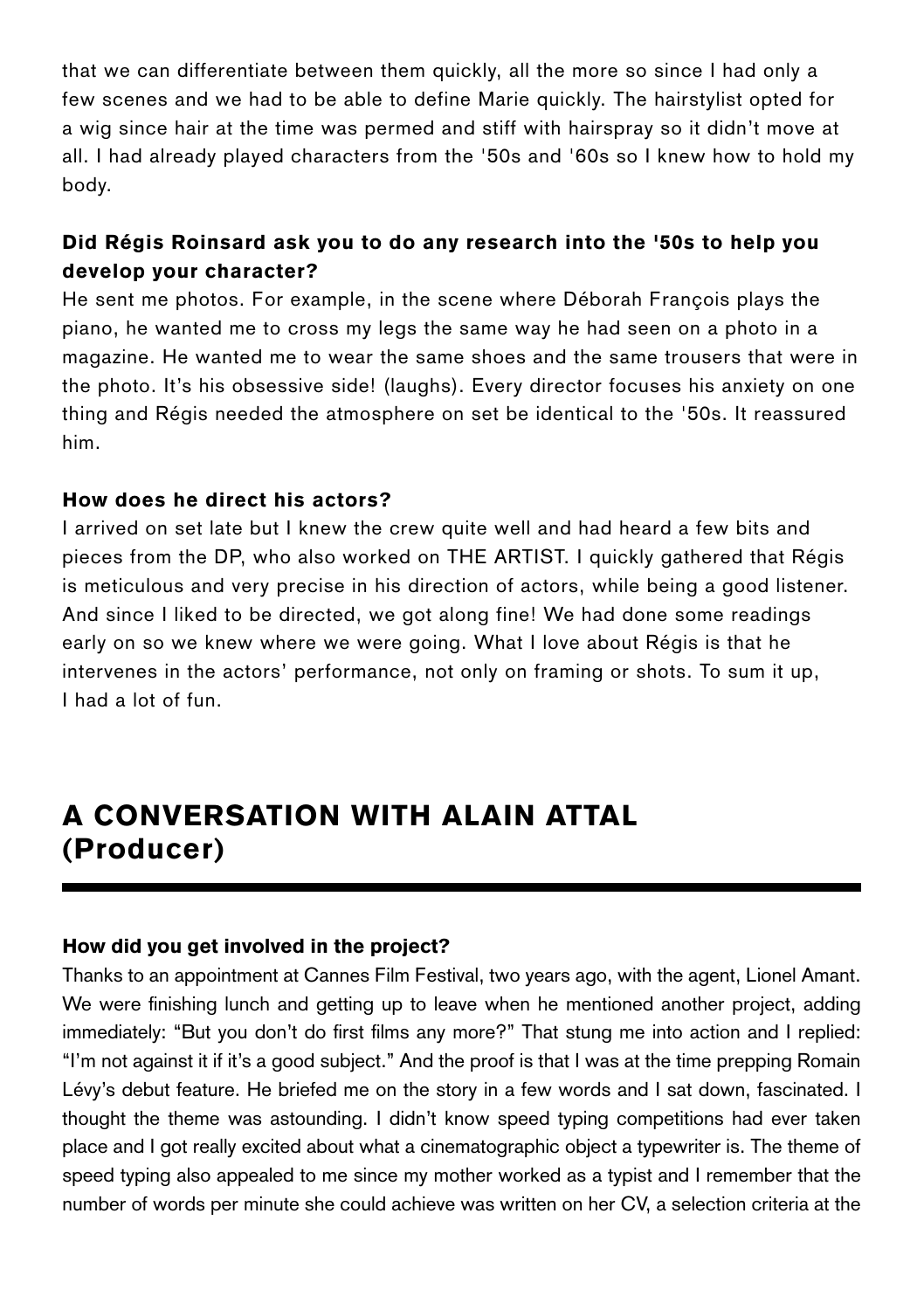time. I told Lionel I wanted to be the first to read the script.

# And then?

Lionel told Régis that I was enthusiastic, but at first Régis thought it was just talk, as is often the case in Cannes. I called Lionel again to tell him I was very serious and a couple of weeks later I received a nearly completed version of the screenplay. Which is very rare. Usually there is a whole phase of developing the work and re-writing it before you receive the first script. But Régis' screenplay was astounding and very moving.

There was one more thing to do: to meet the director since we had never met. And I loved him immediately: he was completely possessed by his subject, he knew the era by heart - he literally lives in 1958! The blend of romance and sport competition was tremendous. I immediately saw a kind of female ROCKY.

# Even if the screenplay was already successfully completed, did you work on it again with Régis?

I tried to understand where he wanted to go. In fact I always try to adopt what the director wants to do: I insist on knowing what he has in mind as clearly as possible, to the point of getting to know his artistic intentions almost more than he does. Which leads to lengthy discussions on the narrative, the rhythm, references, etc. Régis knows '50s and '60s cinema inside out, which suits me since I'm a big fan of auteurs like Billy Wilder, Nicholas Ray, Douglas Sirk and the Hitchcock of that era. We had to define the film's key scenes that had to be re-written in order for them to follow his approach as a director.

# Which changes did you suggest?

We put a bit more flesh on the couple: since the first draft there were four competitions - regional, coaching for the following year, the National that Rose wins, and the world - but the romantic mood had to be enhanced. So we spiced up the reasons Louis doesn't want to commit, we dug into his past and his relationship with his best friend's wife. We decided Rose and he would make love, which wasn't the case at the beginning. This magnificent love scene has strengthened the film. Afterwards when Louis leaves Rose, the emotional tension isn't the same, it has decreased: he is now so much more than her coach.

#### Was it a great financial challenge to produce such an expensive first film?

It's one of the biggest budgets - some 15 million Euros - for a French first film of the last decade or so, and one of the most expensive films I have produced. But it has to be said that since it's a full-length feature, you can see the funds right there on screen. On some big-budget movies that aren't first films, much of the budget is absorbed by the cast, the writers, the director, leaving less room to manoeuvre for the sets, costumes, etc. Such a budget for a first film is heavy to manage because almost all the funds are available to making the film itself, in short to produce it.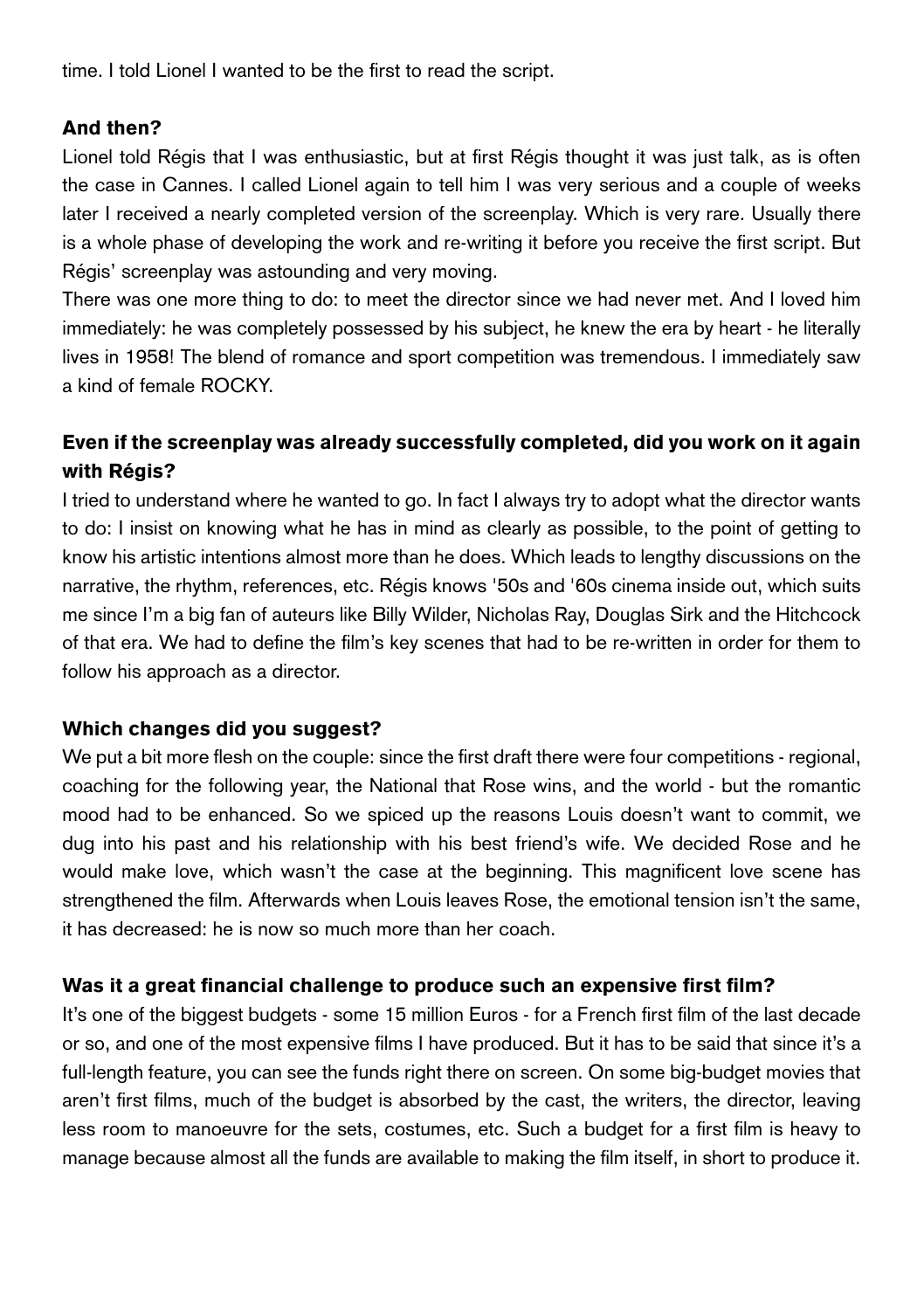# How did you convince your financial partners to follow you?

It was a challenge: I instinctively thought the script was going to lead to an astounding movie. But putting a first film together for 15 million Euros, it's almost "mission impossible"! The first step for Régis and me was to convince a name actor to make the project credible: as luck would have it Romain loved the script and committed immediately to the project. Then it was imperative, to reassure our partners, to surround ourselves with big names for the crew. Régis and I agreed to attempt to convince Guillaume Schiffman who was finishing work on THE ARTIST.

After we had assembled a solid technical and artistic team I met the investors and then I realized I had been right to believe in this unusual project. Because all the potential partners to whom I presented the screenplay supported it. They then went into fierce competition to be a part of it. The Canal+ committee was unanimous and Wild Bunch was enthusiastic. Then I met several distributors: they all said yes. If I chose Mars it is of course because of their great competence and the fact that they liked the project but also because I had just finished POLISSE and favoured a distributor who had supported me on a more difficult project. Finally the television channels were won over by the project, except for TF1 who didn't believe in it. I finalised an agreement with France 2 and France 3 who committed to the project together, which is quite unusual.

# What were the biggest production difficulties?

As soon as you're shooting a period film and trying to be as realistic as possible, you have to be able to make the right compromises. You have to find the correct balance between striving for artistic excellence, what serves the story and what pleases the director who wants to 'cover himself'. These questions come up every other second. As a producer I have to help the director to make choices as to how to spend the money. For example, you can choose to have 300 extras for the world championship or to have less and favour a wide-angle shot in New York. An extra in a period film costs about 1,000 Euros per day as opposed to 130 Euros for a contemporary film (make-up, costume, hair plus the necessary staff soon raise the expense). Similarly you can decide to have 40 American cars in front of the theatre in New York or a few hundred but if you chose the second option you'll have to do without the crane, the night shoot, etc…

# POPULAIRE exudes happiness, like some of the great American classics.

I think it's because the audience identifies itself easily with the emotional twists and turns into which the characters are thrown: Louis is the driving force at first, while Rose is more of a follower, and then the relationship reverses. To me POPULAIRE can be related to certain Billy Wilder or Douglas Sirk films, where heroism can be found in ordinary people, as portrayed by Audrey Hepburn, Cary Grant, James Stewart, Kim Novak. Jack Lemmon's character in THE APARTMENT is typical: you wonder how this guy can be a hero when he really is a coward. But the writing is so good that you identify with him. There was something of that in Régis' script: to me it's a great saga about people who meet, who love one another, who move away from each other. If the film works, when you come out of the cinema you'll feel as if you've been a part of these characters' intimate life.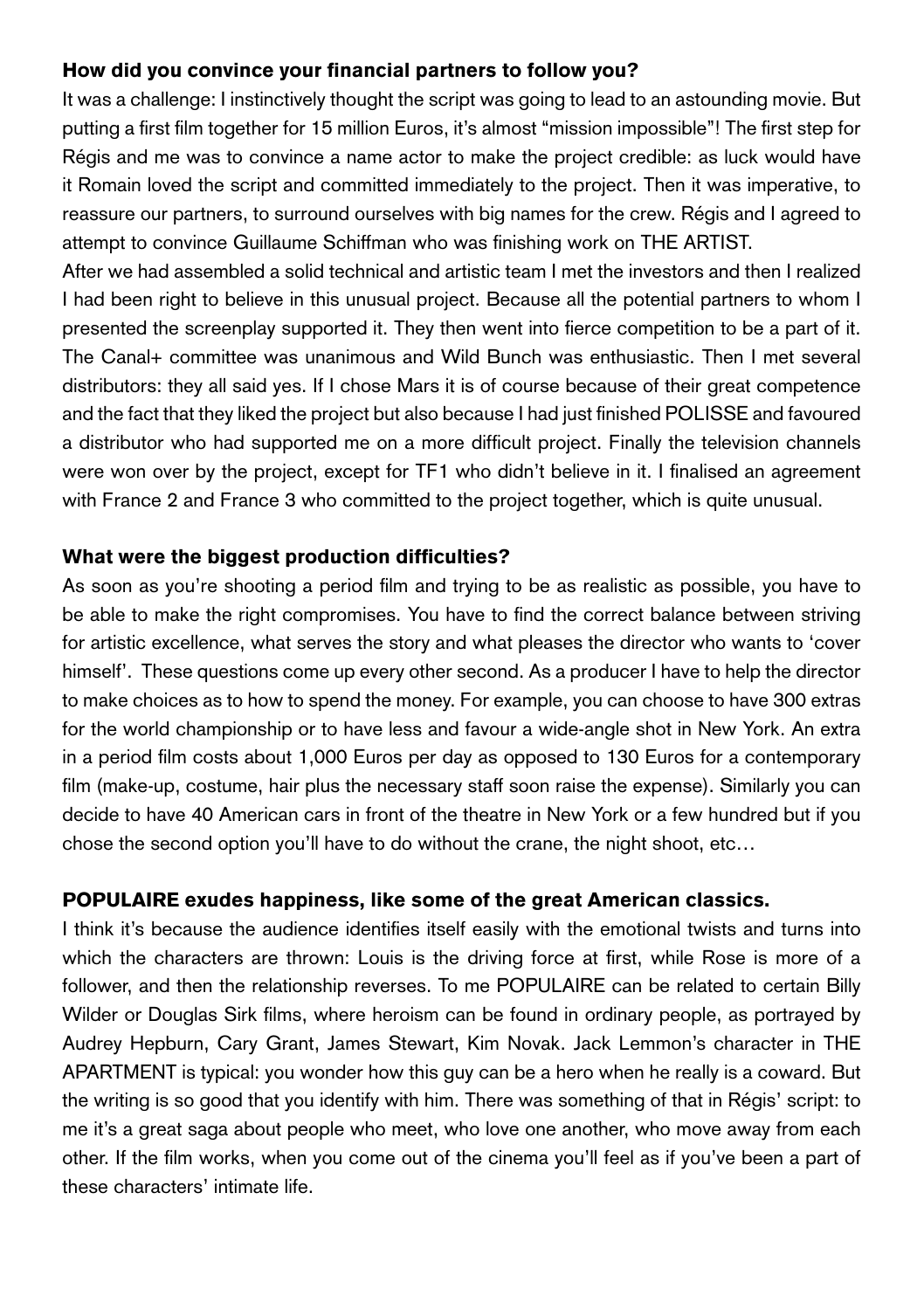# There's a sociological dimension (women's liberation) to the romantic comedy.

This is one of the factors I liked. The issue is quite clear in the film: in 1958 feminism consisted of wanting to become a secretary and trying to find a place in the world of men, which is to say in the workplace. Rose embraces perfectly the era in which she lives: she portrays a woman who refuses what has been dictated to her by her upbringing and her father. In this she is a true feminist: she takes her destiny in her own hands and, thanks to her perseverance, she finds a job, a coach, and ends up winning all the competitions. And when Louis leaves her, she doesn't fall apart - she's a fighter. I even think she is more liberated than Marie (Bérénice Béjo) who is a lot more modern in style but has chosen to remain a housewife.

#### When you produce a first film, do you have to invest more of yourself?

I think you invest yourself in the same way. The slight difference is that your help is requested more. There is the same trusting atmosphere that you have with experienced directors but the director who is making his first film will probably have more questions - all the more so when the film's budget is high. Régis was so grateful that we gave him the chance to realise his dream that he was anxious during preparation and often sought my advice. But as early as the first days of shooting I realised that he knew exactly what he wanted and what he was doing, that he had his story in his hands from beginning to end and was without any doubt going to achieve a great film.

# A CONVERSATION WITH GUILLAUME SCHIFFMAN (DP)

#### How did you get involved in POPULAIRE?

Alain Attal and I have wanted to make a film together for a long time. Unfortunately we had never found the right project, or our diaries clashed. Then one day he calls me; he wants me to read a script. I read it, and find the project unusual and extremely interesting. It's POPULAIRE!

Then I only wanted one thing: to meet Régis and assure myself that he didn't want me only for my label as a period film specialist. In fact that wasn't the case, since he had done his research and liked my work as director of photography on contemporary films… I liked the fact that Régis told me he wanted my involvement on set, the intuitive way I work with directors, and for me to throw myself into the adventure of a film with a crew at the service of a director's vision. Furthermore I love working with actors I've never worked with. Romain Duris has been surprising and delighting me for a long time and I was knocked out by Déborah François' performance in MES CHÈRES ÉTUDES by Emmanuelle Bercot… I think in fact that - after the screenplay and the director's commitment - my inspiration often comes from the actors and the pleasure I get creating images and a visual style with them.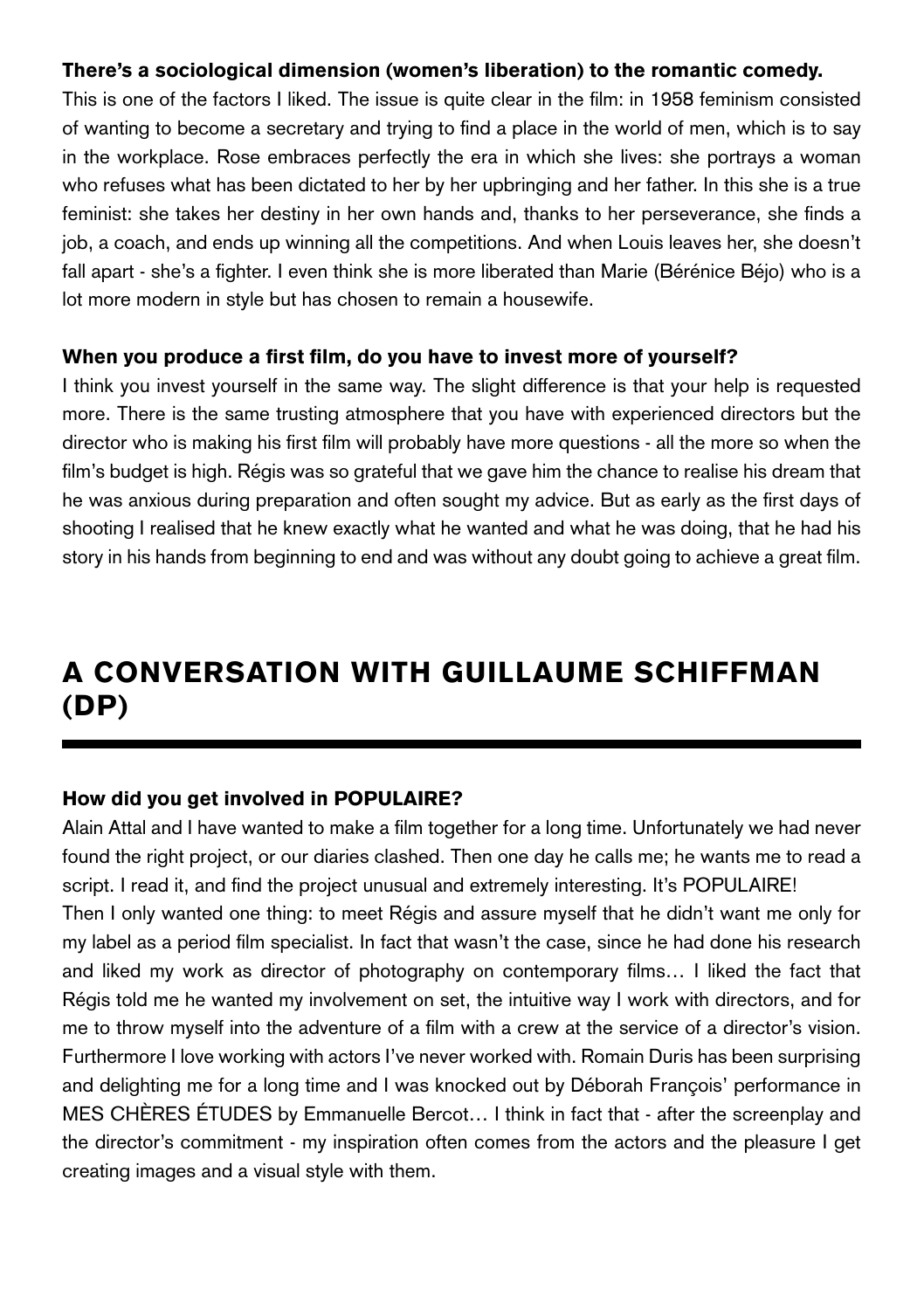# What were Régis' big visual choices?

Régis and I both had the same film references from the beginning. Somewhere in between SOME CAME RUNNING by Vincente Minnelli and GENTLEMEN PREFER BLONDES by Howard Hawks: a delightful artistic range. We also talked about Douglas Sirk and his sublime, baroque and over-the-top lighting, Montgomery Clift's elegance, Shirley MacLaine's absolute charm… More than big visual choices, we talked mostly about our emotions and pleasure as film buffs. In any case we wanted to allow ourselves great range of light. POPULAIRE is a film that both refers strongly to the "sixties" and continuously takes great liberties.

# How did you work your chromatic palette?

I didn't want to fall into a pale imitation of Technicolor, something quaint and cheap that never works. The idea was to give the feeling you were immersed in that era, while being irreverent towards our idea of Technicolor. Technicolor has brighter reds and greens. So even though the colours are slightly de-saturated it's effective in rendering the right feel of the time.

# What about the framing?

Framing is all in the directing. When you have the same vision for the film, you don't work on the framing. It happens spontaneously. We mostly talked about what we'd like, about feelings, intentions, challenges… Since we had allowed ourselves some freedom regarding the era, we made all the decisions in a most harmonious way.

# Do you find more is asked of you when working on a first film?

I feel I invest just as much of myself with experienced directors. Even if sometimes the demands are greater, my involvement is identical. Régis made demands on me as much as I made demands on him. If there is a quality specific to this film, it is the pleasure, the joy, the general will to do well and the investment of each member of the crew.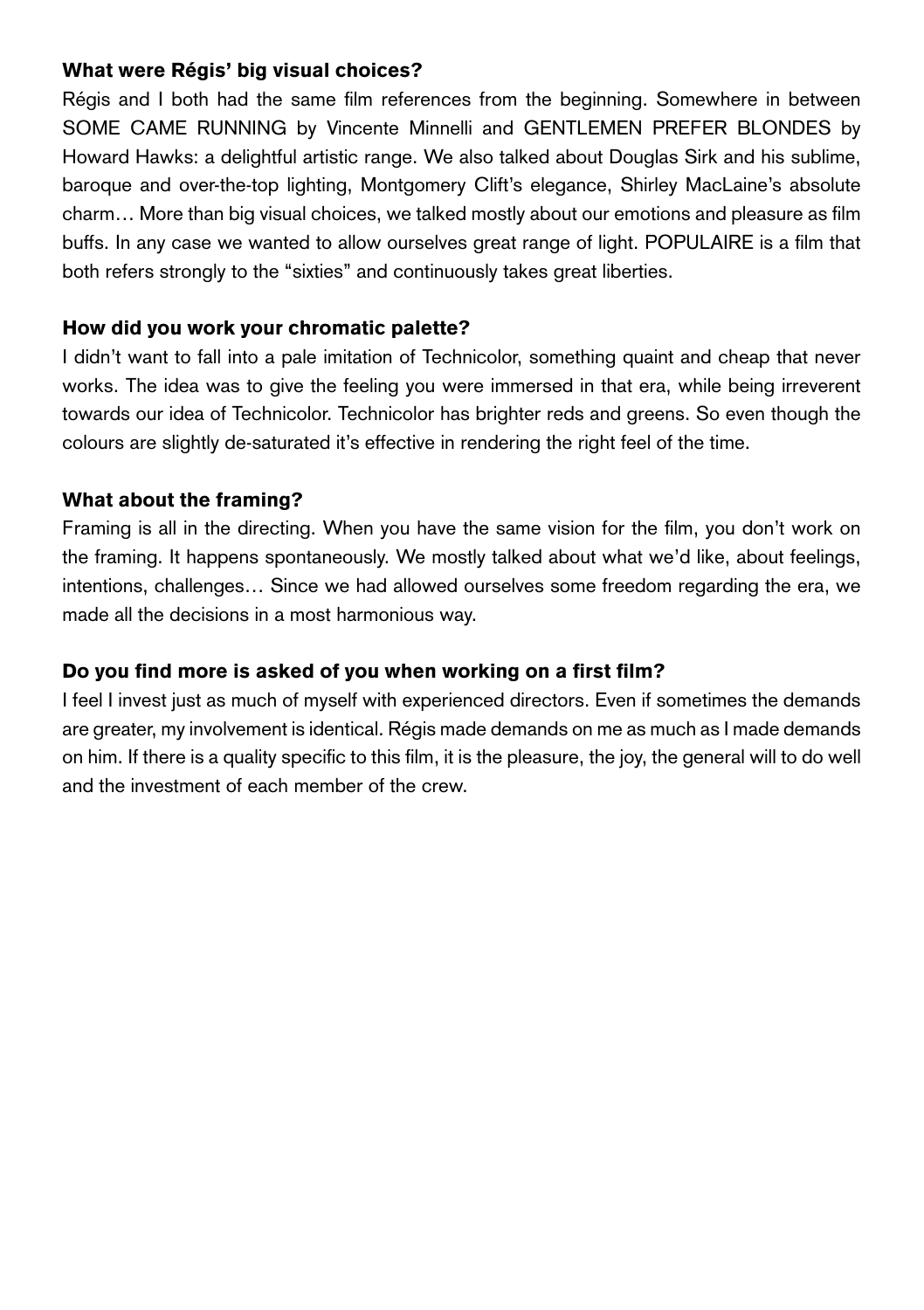# **CREW**

Directed by Régis Roinsard

Screenplay by

Régis Roinsard Daniel Presley and Romain Compingt

> Producer Alain Attal

Line Producer

# Xavier Amblard

**Casting** Nicolas Ronchi

D.P. Guillaume Schiffman

Sound

## Pierre Mertens

Production Design Sylvie Olivé

Costume Design Charlotte David

1st Assistant Director Nicolas Cambois

Hair

# Jane Milon

Make-up Thi-Thanh-Tu Nguyen

Edit

# Laure Gardette Sophie Reine

Music ROB and EMANUEL D'ORLANDO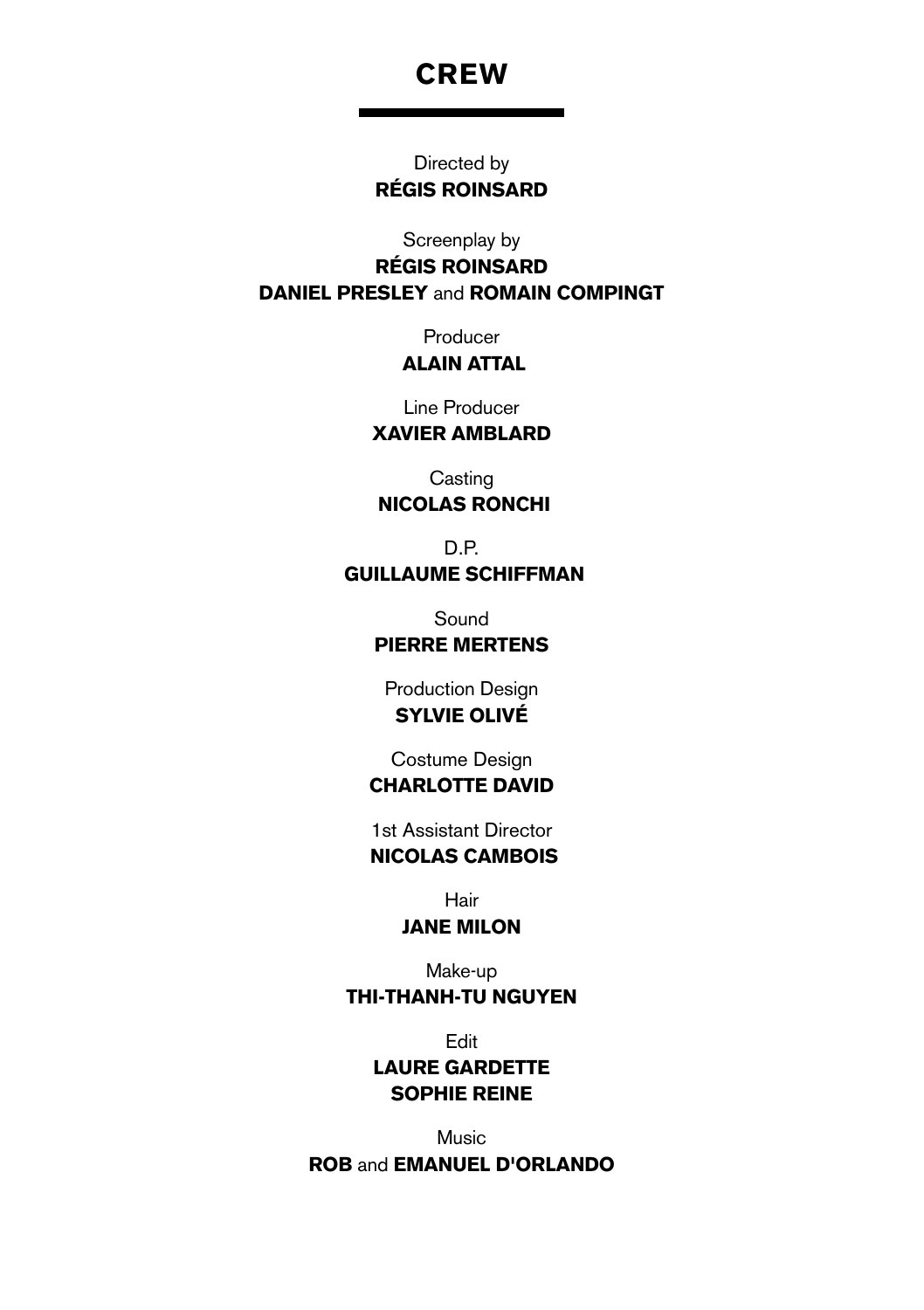# CAST

Romain Duris *- Louis Echard* Déborah François *- Rose Pamphyle* Bérénice Béjo *- Marie Taylor* Shaun Benson *- Bob Taylor* Mélanie Bernier *- Annie Leprince Ringuet* Nicolas Bedos *- Gilbert Japy* FÉODOR ATKINE *- André Japy* Miou-Miou *- Madeleine Echard* Eddy Mitchell *- Georges Echard* Frédéric Pierrot *- Jean Pamphyle* MarIUs Colucci *- Lucien Echard* **EMELINE BAYART** - Jacqueline Echard Yannik Landrein *- Léonard Echard* NastassJa Girard *- Evelyne Echard* Caroline TilLette *- Vamp* Jeanne Cohendy *- Françoise* Dominique Reymond *- Mrs Shorofsky* Serpentine Teyssier *- Boarding School Proprietress*